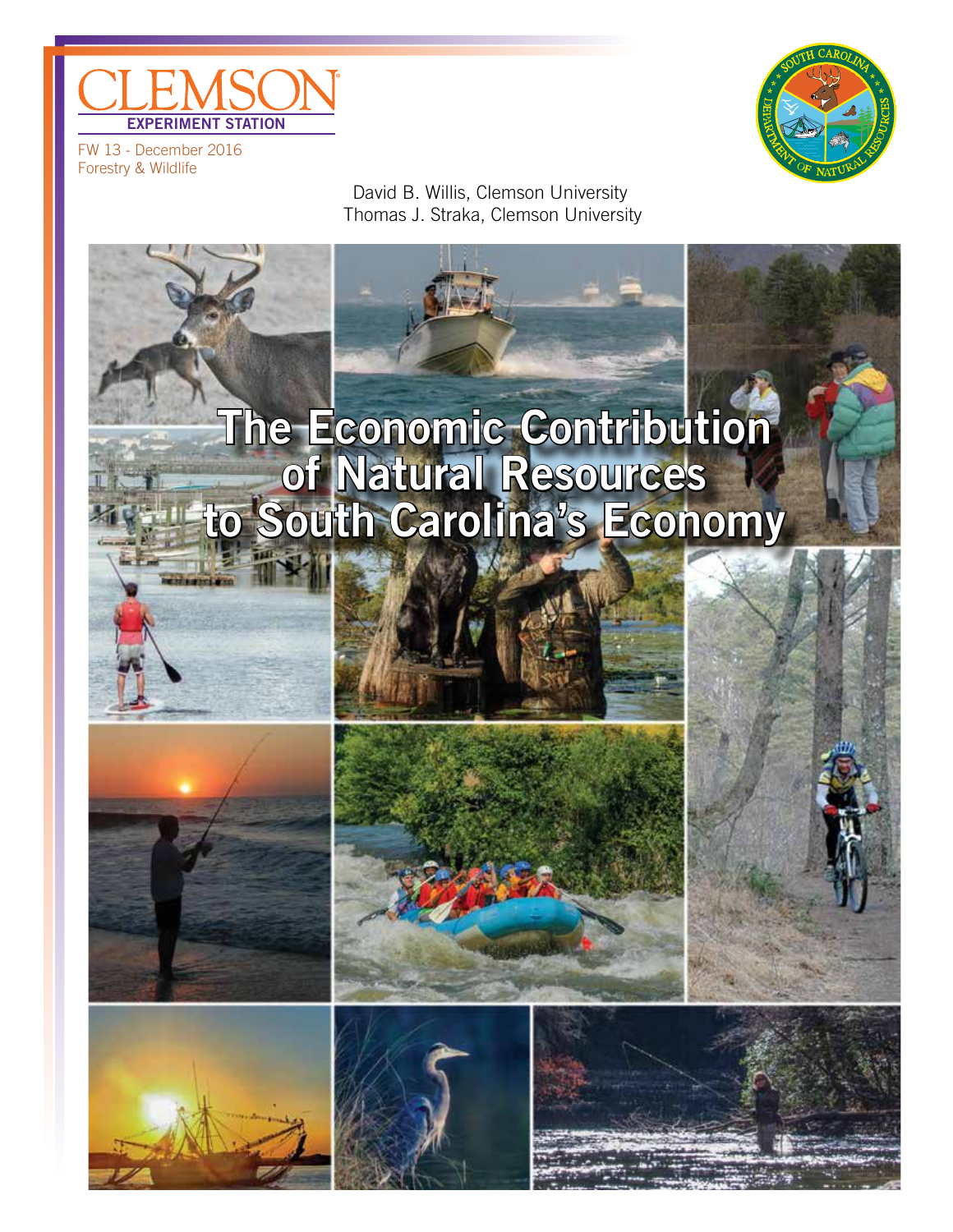South Carolina is blessed with abundant natural resources and diverse landscapes, from the edge of the Blue Ridge Mountains in the northwestern part of the state, the rolling hills of the Piedmont, the Sandhills, the Coastal Plain, and the coast with its beaches and marshes. The beauty and abundance of its natural resources attracted the first European settlers. Any economy is based on natural resources, and South Carolina's culture, history, and development has its foundation in its natural resources.

Natural resources are raw materials from the earth that man extracts and employs for some use. Typically, they include air, water, land, minerals, and plant and animal life. Since they are building blocks for anything economic developed by man, much of South Carolina's economy could easily be tied to them. This report focuses on the economic impact of natural resources on South Carolina's economy. Rather than using a broad definition of natural resources and including much of the state's economy (for example, agribusiness that is directly tied to the land), our emphasis is on the traditional natural resources: outdoor recreation (hunting, fishing, wildlife watching, and nature-based tourism), forestry, mining, boat manufacturing, and commercial fishing. This definition builds on an earlier study that centered on those resources (Division of Research 2009).

These natural resources helped form the character of the state and its people. The coast, with its access to the bounty of the sea and its marshes, defined early settlement in the colony. Its earliest industries developed from those natural resources (rice and indigo culture and fur trade). Native plants and animals provided food and shelter. The state's economic development, continuing to today, hinged on its natural resources. South Carolina's diversified economy and competitive advantage will only thrive if its natural resources are protected, promoted, and developed to ensure sustained growth of its economy.

This pattern of resource development is ingrained in the state's character and economic development. The rice culture can still be seen in extant tideland rice fields along the coastal rivers. The Upstate of South Carolina supported at least 25 charcoal iron furnaces from the late seventeenth to the late eighteenth centuries. Thousands of acres of timberland became barren "coaling grounds" used to produce charcoal for the iron furnances (Ferguson and Cowan 1997). The coastal region had the naval stores industry that relied primarily on the longleaf pine for the production of tar, pitch, and turpentine (Harmon and Snedeker 1997). These products were first used for chalking and waterproofing ships and the name derives from that.



*South Carolina's forests, rivers, and lakes are some of its most important Natural resources (Fairfield Economic Development).* 

South Carolina's natural resources are the foundation of its environment and economy. Large parts of its manufacturing economy rest upon that foundation, as well as huge non-manufacturing sectors like naturebased tourism and outdoor recreation. The state's rivers, lakes, forests, and coast do much to define its character. Forests cover just over two-thirds of the state and its lakes, rivers, and coastal waters account for about six percent of its area (Oswalt et al. 2014). These support a tremendous economic value (not well-measured in the traditional marketplace) based on outdoor recreation, including activities like hunting, fishing, bird watching, boating, and camping. Mining, boat manufacturing, and commercial fishing provide additional economic impact. This report summarizes an analysis of the contribution of that economic impact on the South Carolina economy.

The traditional natural resource-based industries are obvious. Pulp and paper mills, sawmills, and plywood and panel mills are tangible and easy to see. Agribusiness (traditional agricultural and forestry production,

including food and wood processing, and their related support sectors) constitutes the state's largest industrial sector. Considering just manufacturing activity, and not non-market benefits and ecosystem services like air and water quality, it is responsible for roughly five percent of

*South Carolina has historically been a natural resource-based economy. Early examples are iron production in the Upcountry and naval stores production in the Lowcountry.*

the state's economic activity. Sportsmen, recreationists, and tourists contribute to the economy in a less tangible way, but also represent a significant economic impact. Our analysis attempts to account for both types of natural resource economic impacts.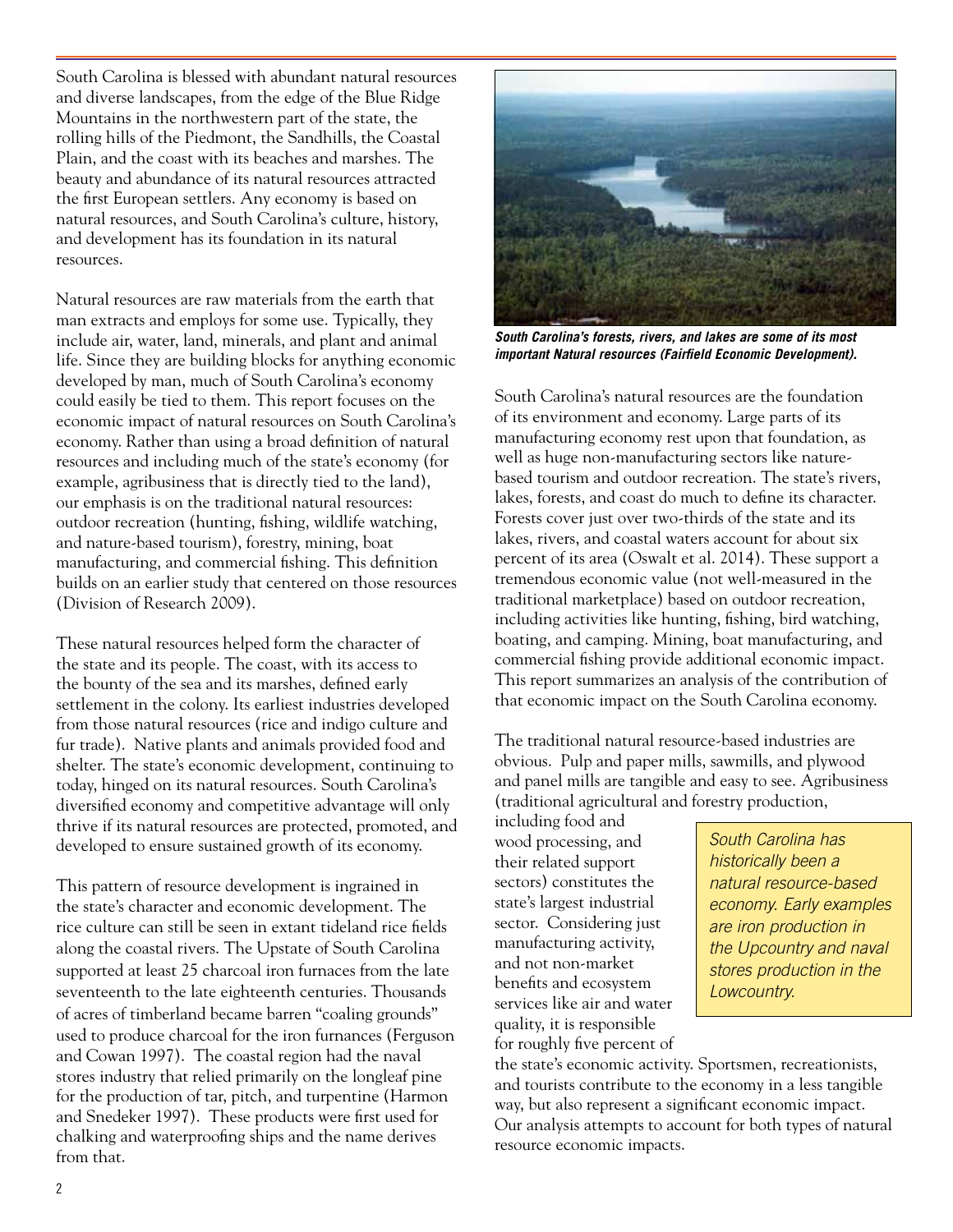# Background on South Carolina's Natural Resources

Before discussing input-output analysis (the methodology used to model the state's economy), economic impact, and specific analysis results, a general discussion of especially relevant sectors of South Carolina's economy will add perspective. The natural resources that form the foundation for this economic impact will be described. The literature contains much background that will add insight to later descriptions of economic impact (like numbers of hunters and anglers in the state) and it provides a valuable overview of the role of natural resources in the state's economy.

# Outdoor Recreation – Economic Impact

Outdoor recreation is a broad area of economic activity and includes many activities: bicycling, camping, fishing, hunting, motorcycling, off-reading, snow sports, trail sports, water sports, and wildlife-viewing. Over half of South Carolinians participate in outdoor recreation each year (Outdoor Industry Association 2016) and the outdoor consumer has wide demographics, including all genders, ages, ethnicities, and income levels. Outdoor experiences range from backyards to wilderness. Consumer spending, economic impact, tax revenues generated, and job creation make it one of the nation's significant economic sectors. Snow sports provide a good example; Americans spend nearly as much on snow sports and they do on internet access (Outdoor Industry Association 2012).

Spending for outdoor recreation has two main components: the purchase of gear and vehicles and dollars spent on trips and travel. Gear purchases include items like outdoor apparel and footwear, bicycles, skis, fishing gear, tents, rifles and shotguns, and backpacks. Vehicles include boats, motorcycles, recreational vehicles, snowmobiles, and all-terrain vehicles. In order to use all this gear consumers must spend money on day and overnight trips, airfares, rental cares, lodging, campgrounds, restaurants, groceries, gasoline, and even souvenirs. They also pay for river guides and outfitters, lift tickets and ski lessons, entrance fees and licenses. These activities support many small businesses. Rafting outfitters on the Chattooga River in Oconee County provide a good example. As these consumers visit outdoor recreation areas they benefit from services provides by land managers, park rangers, wildlife managers, and nonprofit organizations. This is what adds up to the economic contribution. In terms of direct sales, about one-fifth of expenditures are for outdoor recreation gear and vehicles and four-fifths are trips and travel-related spending (Outdoor Industry Association 2012).

Estimates for South Carolina, based on 2011-2012 data, show that the outdoor recreation economy has been increasing at about 5 percent annually (even during the last economic recession) and plays a huge role in the state's economy (Outdoor Industry Association 2016). Over one-third of South Carolinians participate in hunting, fishing, and wildlife viewing (U.S. Fish and Wildlife Service 2014).

#### South Carolina's Outdoor Recreation Resources - Water

The total land area of South Carolina (not including water bodies) is 19.2 million acres and just over twothirds of that area, 13.0 million acres, is forested (Rose

2015). The other obvious resource is water. A little over 1.3 million acres of South Carolina is surface water. That equates to 6% of the state's surface offering water-based recreational opportunities.

*South Carolina's total area is 20.5 million acres. Land accounts for 19.2 million acres and water for 1.3 million acres. Forests cover 13 million acres.*

The state's major rivers

rise in the Blue Ridge and generally flow from the northwest to southeast (Figure 1). There are four major river basins in South Carolina: the ACE River Basin with sub-basins consisting of the Ashepoo, Combahee and Edisto Rivers; the Pee Dee River Basin with subbasins consisting of the Black, Little Pee Dee, Lynches, Great Pee Dee and Waccamaw Rivers; the Santee River Basin with sub-basins consisting of the Cooper, Santee, Congaree, Saluda, Broad, Wateree and Catawba Rivers; and the Savannah River Basin which spans portions of South Carolina, Georgia and North Carolina.



*The Chattooga National Wild and Scenic Rivers is one of the state's best-known water-based outdoor recreation opportunities (USDA Forest Service).*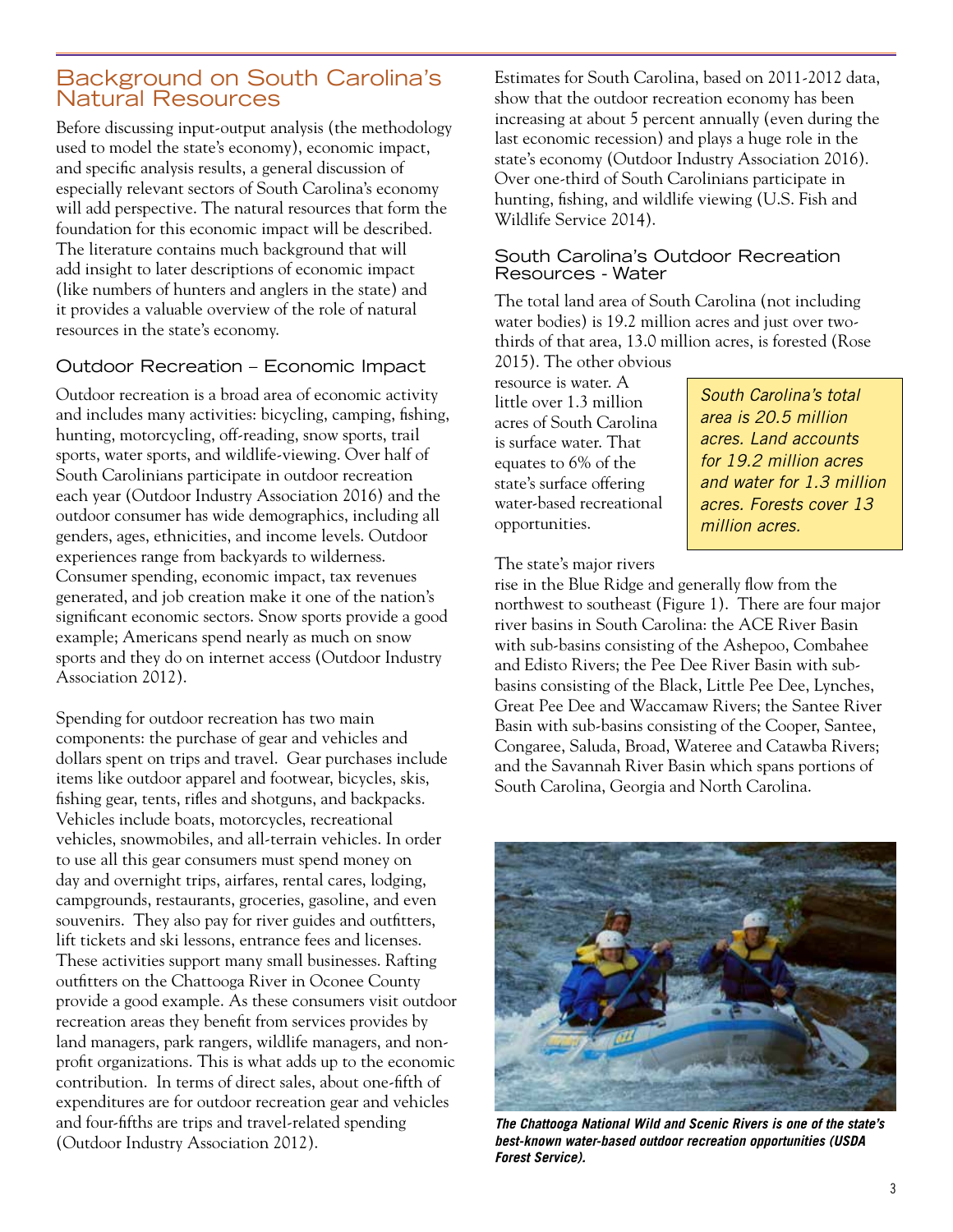South Carolina has no large natural lakes. However, reservoirs created for hydro-electric power form several large lakes (Figure 1). The state has 1,617 lakes larger than 10 acres in size that cover a total surface area greater than a half-million acres. Nineteen reservoirs larger than 1,000 acres account for more than 88 percent of that surface water (Table 1). While most of these lakes were created for power production, recreation is also a major use. The major lakes include: Lakes Jocassee, Keowee, Hartwell, Richard B. Russell, and Strom Thurmond (formerly Clarks Hill) on the Savannah River; Lakes Greenwood and Murray on the Saluda River; Monticello and Parr Reservoirs on the Broad River; Lakes Wylie and Wateree and Fishing Creek Reservoir on the Catawba and Wateree Rivers; Lakes Marion and Moultrie on the Santee and Cooper Rivers; and Lake Robinson on Black Creek (South Carolina Department of Parks, Recreation, and Tourism 2014).

South Carolina shares the Chattooga National Wild and Scenic River with Georgia and North Carolina. In addition, nine river segments in the state have been designated South Carolina State Scenic Rivers. They are (with length of river segment): Ashley River (24 miles), Black River (75 miles), Broad River (15 miles), Catawba River (30 miles), Great Pee Dee River (70 miles), Little Pee Dee River (62 miles), Lower Saluda River (10 Miles), Lynches River (102 miles), and Middle Saluda River (5 miles). Other river segments are eligible for inclusion in the system (South Carolina Department of Natural Resources 2016a).

Three of the largest lakes in Table 1 were developed by the U.S. Army Corps of Engineers as hydro-electric projects. Lakes Thurmond, Hartwell, and Russell are



*Figure 1. Major rivers and lakes of South Carolina (U.S. Geological Service).*

Table 1. Major reservoirs of South Carolina (South Carolina Department of Parks, Recreation, and Tourism 2014).

| <b>Reservoir</b>               | Surface Area (acres) |
|--------------------------------|----------------------|
| Lake Marion                    | 110,600              |
| Lake Thurmond                  | 70,000               |
| Lake Moultrie                  | 60,400               |
| Lake Hartwell                  | 56,000               |
| Lake Murray                    | 51,000               |
| Lake Russell                   | 26,650               |
| Lake Keowee                    | 18,372               |
| Lake Wateree                   | 13,710               |
| Lake Wylie/Catawba             | 12,455               |
| Lake Greenwood                 | 11,400               |
| Lake Jocassee                  | 7,565                |
| Monticello Reservoir           | 6,800                |
| Parr Reservoir                 | 4,400                |
| <b>Fishing Creek Reservoir</b> | 3,370                |
| Par Pond                       | 2,700                |
| Lake Robinson                  | 2,250                |
| Lake Bowen                     | 1,600                |
| North Saluda Reservoir         | 1,080                |
| L-Lake                         | 1,050                |

three of the largest Corps projects in the country and some of the most popular recreational lakes under their management. Their combined water surface area is over 150,000 acres that form part of the border between the Georgia and South Carolina. In addition, the Corps

controls nearly 130,000 acres of land surrounding the lakes. These lands support recreation areas, campgrounds, picnic areas, and wildlife management areas (U. S. Army Corps of Engineers 2016).

South Carolina's coast measures about 190 miles. But that is deceptive, if the outer coast, offshore islands, sounds, bays, rivers, and

*South Carolina has 11,000 miles of rivers and streams (almost onehalf mile for each square mile of land surface), more than 1,600 lakes greater than 10 acres in size, including 19 reservoirs greater than 1,000 acres in size.*

creeks to the head of tidewater are considered, the miles of coastal shoreline increases to 2,876 miles (eleventh longest in the nation). The coastal beaches are the basis of the coastal tourism economy. Myrtle Beach is the second-ranked national beach destination in the country and further coastal attractions dot the coast all the way to the Savannah River (South Carolina Department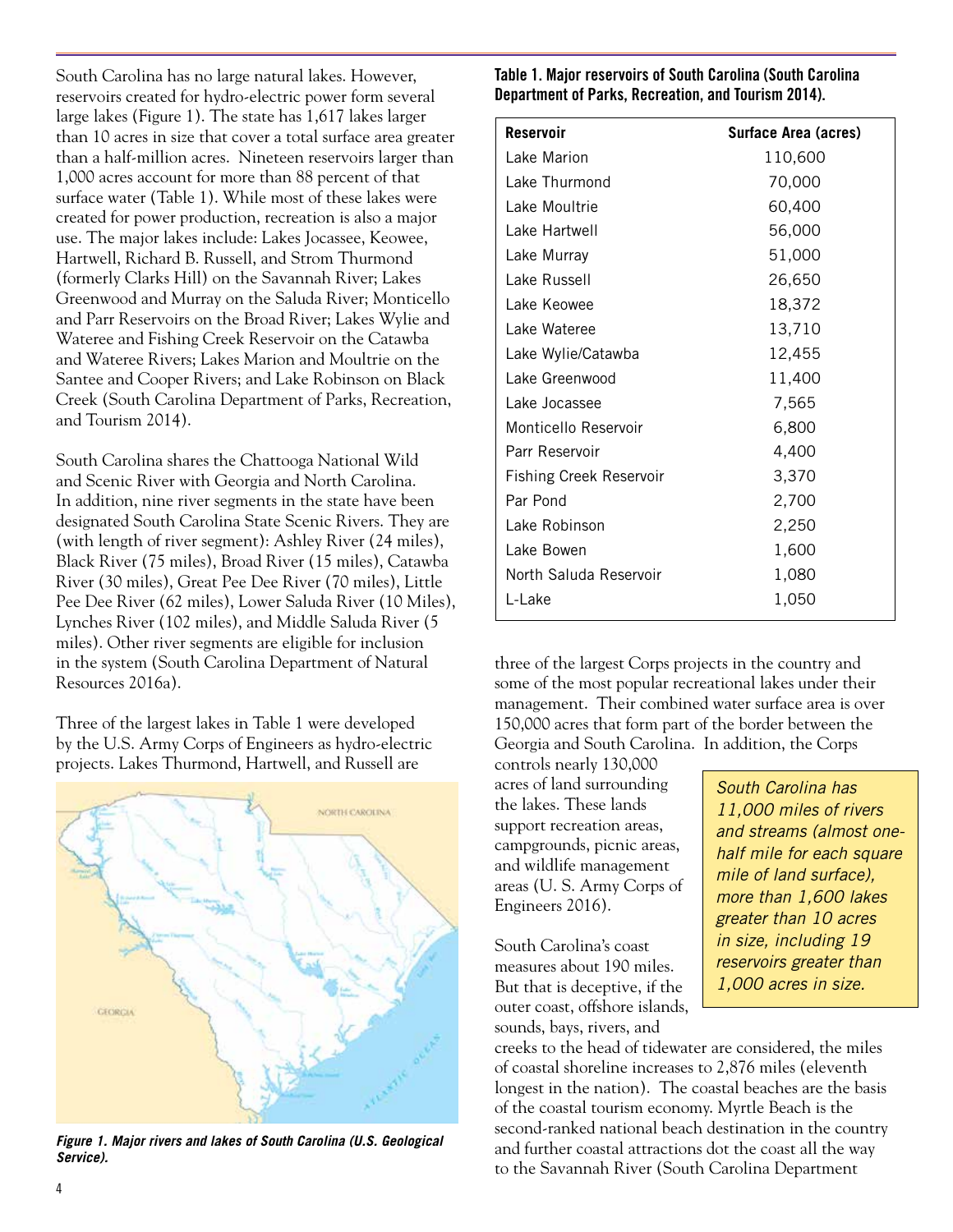of Parks, Recreation and Tourism 2014). The South Carolina coast represents a distinct economic sector supporting much of the coastal tourism.

#### South Carolina Outdoor Recreation Resources – Parks, Forests, and Wildlife Areas

South Carolina has 47 state parks (Figure 2). These parks trace their beginning to the Civilian Conservation Corps (CCC). Sixteen state parks were constructed by the CCC. Myrtle Beach State Park was the first to open in 1936. Each state park has a combination of natural and historical attractions. Regular activities are fishing, boating, paddling, golfing, hiking, biking, swimming, beaches, waterfalls, camping, lodging, picnicking, interpretive and educational programs, and equestrian trails. Historical sites include settlements sites, historical homes and plantations, battlefields, and burial sites and cemeteries. The state parks provide 80,000 acres of protected areas that provide diverse outdoor experiences that are representative of the state's rich foundation of natural, historic, and cultural resources (South Carolina Department of Parks, Recreation, and Tourism 2016a). Congaree National Park is South Carolina's only national park. The National Park Service also maintains a national monument, national battlefield, national military park, national historic trail, national heritage corridors, and national historic sites. Congaree National Park is the largest intact expanse of old-growth bottomland hardwood remaining in the southeastern United States. The park has 25 miles of hiking trails and 2.4 miles of boardwalk. It protects over 26,000 acres of forest (National Park Service 2016).

The South Carolina Forestry Commission manages five state forests that provide a wide range of forest



*Figure 2. South Carolina has 47 state parks scattered across the state (South Carolina Department of Parks, Recreation, and Tourism).*



*Anglers make use of the state's many waters.*

recreation opportunities: Sand Hills in Chesterfield and Darlington Counties (46,838 acres), Harbison in Richland County (2,137 acres), Manchester in Sumter County (28,675 acres), Wee Tee in Williamsburg and Georgetown Counties (12,403 acres), and Poe Creek in Pickens County (2,498 acres). The state forests are internationally-certified as providing for sustainable forest management (South Carolina Forestry Commission 2016).

South Carolina has two national forests that encompass over 630,000 acres. The Francis Marion National Forest is near the coast and the Sumter National Forest is in the Upstate (Figure 3). Recreational opportunities vary with the landscape, from the mountain to the coast, or from whitewater rafting, kayaking, and canoeing on the Chattooga River to Lowcountry experiences that include swamps and maritime forests (USDA Forest Service 2016).



*Figure 3. South Carolina's two national forests are divided into four ranger districts (USDA Forest Service 2016).*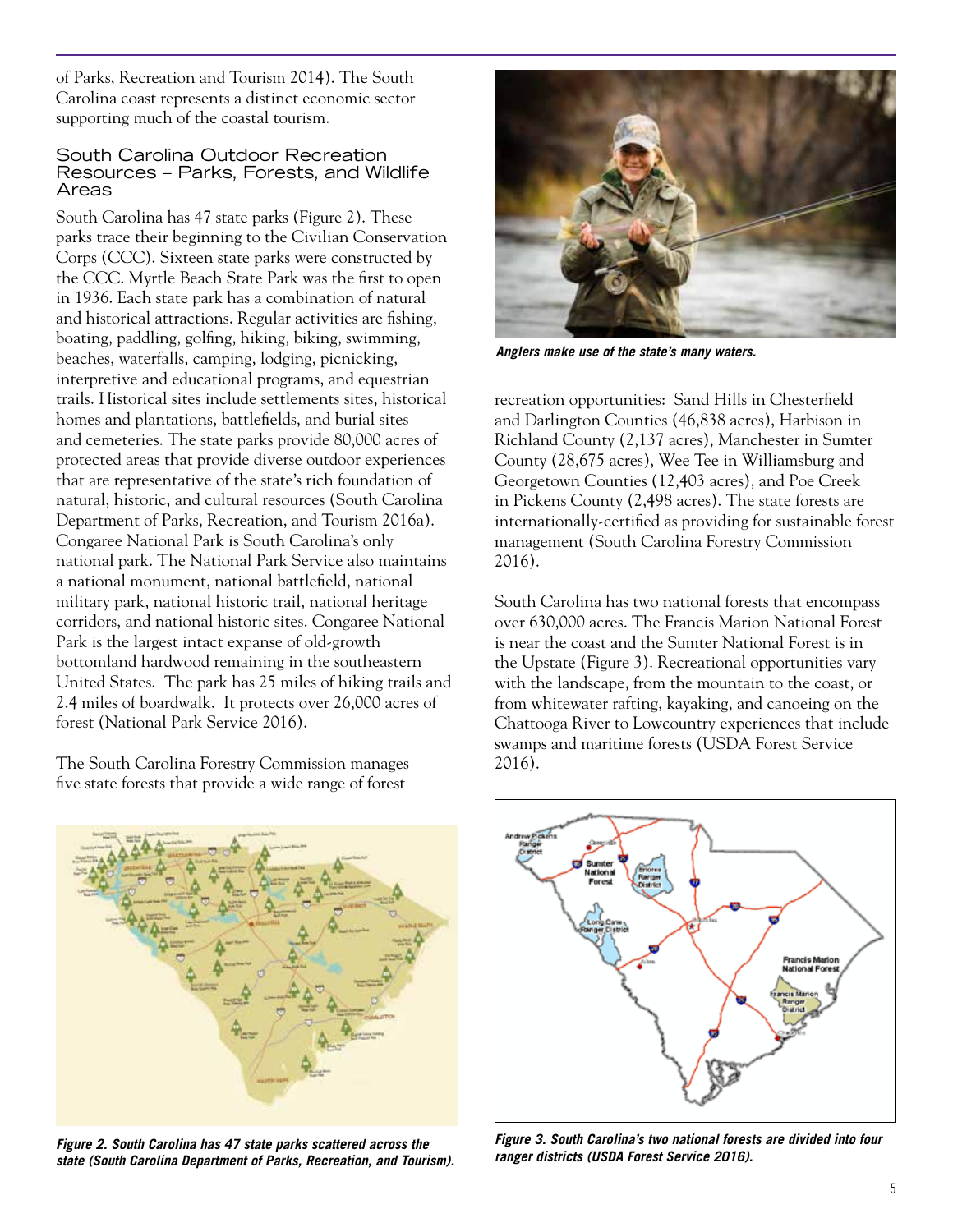The South Carolina Department of Natural Resources (SCDNR) manages over 1.1 million acres in the state for wildlife. About 850,000 acres of Wildlife Management Areas are leased from private landowners and the USDA Forest Service (Figure 4). The additional acreage is state-owned lands managed as Wildlife Management Areas (including some State Forests and Heritage Preserves lands (South Carolina Department of Natural Resources 2015). The SCDNR also manages 74 Heritage Preserves that total over 90,000 acres throughout the state. These range from 1 acre to 24,000 acres. They are unique natural sites that are preserved, but recreational opportunities are allowed like trails, wildlife viewing, organized historical and natural events, and hunting (South Carolina Department of Natural Resources 2016b).



*Figure 4. Wildlife Management Areas in South Carolina (SCDNR).*

There are eight national wildlife refuges in South *of trails. of trails.* Carolina: ACE Basin, Carolina Sandhills, Cape Romain, Pinckney Island, Santee, Savannah, Tybee, and Waccamaw (Figure 5). They total just over 187,000 acres. Recreational opportunities are wildlife-oriented and include hiking trials, hunting, fishing, canoeing, kayaking, boating, birding, and picnic areas (U.S. Fish and Wildlife Service 2016).

There are close to 3,000 miles of trails in South Carolina. Many are managed by some of the groups already discussed. Some link existing trails into larger trail systems. When completed, the Palmetto Trail will cross the entire state from Oconee State Park in the Blue Ridge all the way to the sea north of Charleston (425 miles). Trails provide a variety of outdoor activities opportunities, like mountain bicycling, hiking, fitness walking, all-terrain vehicles, and equestrian use (South Carolina Department of Parks, Recreation and Tourism



*Figure 5. South Carolina's eight National Wildlife Refuges (U.S. Fish and Wildlife Service).*

2016b). The state also has a system of scenic byways (South Carolina Department of Transportation 2016).

South Carolina established a Conservation Bank in 2002 that has conserved over 200,000 acres of forestland/ wetlands, 8,000 acres of urban parks, 20,000 acres of farmland, and 500 acres of historical lands over the past

ten years (South Carolina Conservation Bank 2016). In addition, over two dozen private nonprofit land trusts have been organized across the state to preserve lands that are in danger from development pressure. Sometimes land is acquired by purchase or donation, or protection is provided by conservation easements. Over a quarter

*South Carolina has 47 state parks, a national park, five state forests, two national forests, 1.1 million acres of wildlife management areas, 74 heritage preserves, eight national wildlife refuges, and nearly 3,000 miles* 

million acres have been conserved in South Carolina under these programs (Chang 2011).

#### Fishing, Hunting, and Wildlife-watching as Economic Activities

The U.S. Fish and Wildlife Service conducts a national survey of fishing, hunting, and wildlife-associated recreation every five years in order to establish the economic impact of wildlife-related recreation in the United States. The most recent survey was completed in 2011 and the results included a report for the state of South Carolina (U.S. Fish and Wildlife Service 2014). Wildlife-related recreation includes fishing, hunting, and wildlife-watching activities (observing, photographing, or feeding fish or wildlife). Many individual engage in multiple activities, so the survey did not use mutually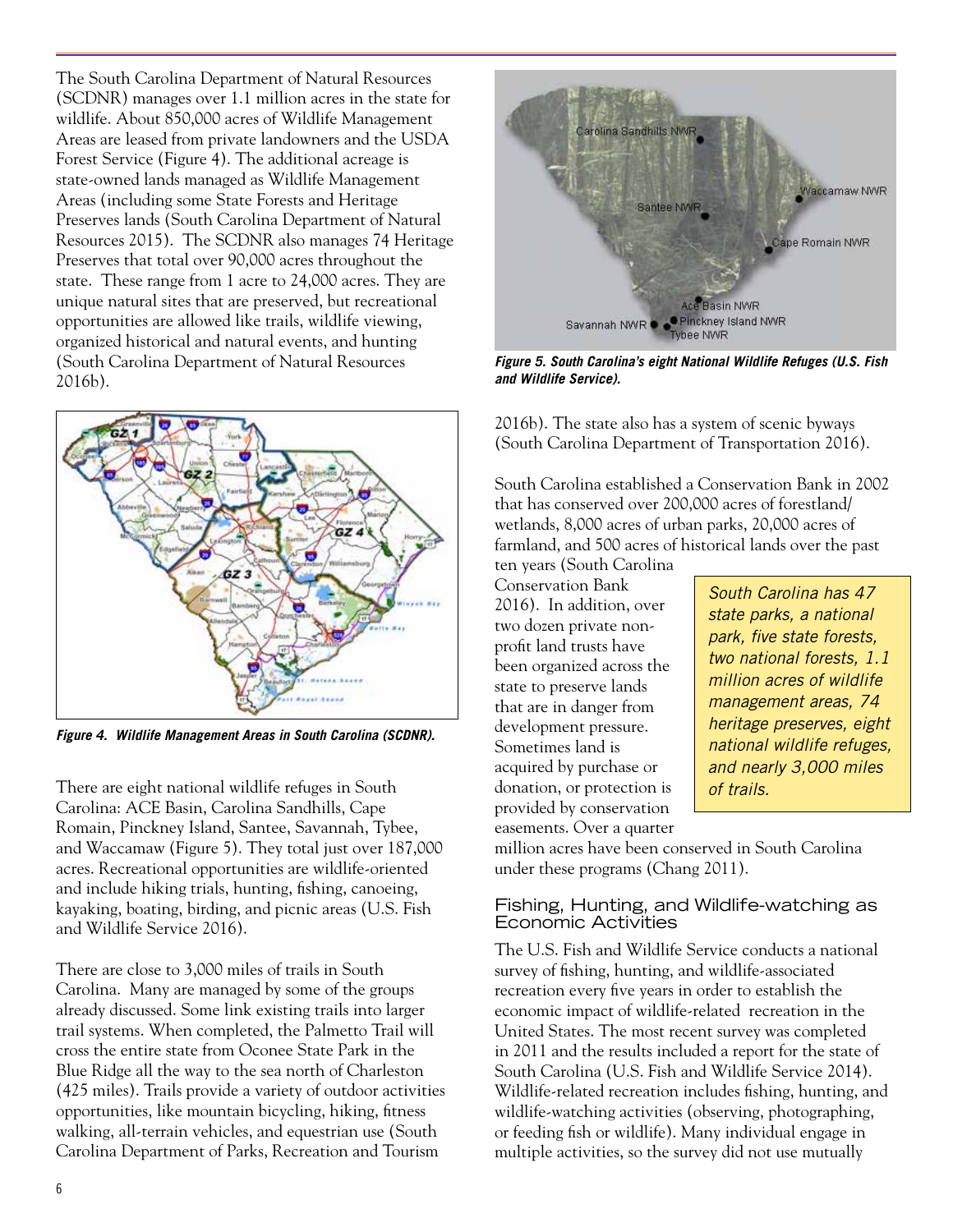

*Outdoor recreation involves many activities besides hunting and fishing.*

exclusive categories. Thus, multiple responses (for example, someone who both hunted and fished) result in categories that do not sum up to totals.

The survey included state residents and nonresidents and was limited to those16 years of age and older. The number of participants in wildlife-related activities is listed below. State residents comprise three-quarters of anglers, 71 percent of hunters, and 85 percent of wildlife-watchers.

Watching wildlife away from the home (more than one mile from the home) totaled 4.3 million days of activity. However, most people (83 percent) enjoyed wildlifewatching close to home.

*Of the 1.7 million participants, 43% fish, 15% hunt, and 64% watch wildlife.*

The most popular wildlife-watching activity around the home was wildlife feeding and away from the home was observing and photographing wildlife. Survey results were:

- **• 1.7 million** participants in wildlife-related activity in South Carolina.
- **• 744,000** state residents and nonresidents fished.
- **• 254,000** state residents and nonresidents hunted.
- **• 1.1 million** state residents and nonresidents wildlifewatched.

The amount of time spent in pursuing these activities relates to the economic impact. Average number of days per year spent by anglers was 15 days, by hunters was 17 days, and by wildlife-watchers (away from home) was 11 days. Popular activities involving wildlife-watching (away from home) include feeding, observing, and photographing wildlife, maintaining natural areas and plantings, and vising parks and natural areas. Total days of participation by activity for 2011 were:

- **• 11.2 million** days spent fishing.
- **• 4.4 million** days spent hunting.
- **• 4.3 million** days spent wildlife-watching (away from home).

Wildlife-related recreation has a huge impact on the state. The survey collects data on total expenditures, and breaks that down into trip-related (food, lodging, and transportation), equipment (rods, reels, lines, guns,

ammunition, camping equipment, special clothing, boats, vans, and binoculars), and other categories (licenses and permits, magazines, land leasing and ownership).

*Average expenditure per angler was \$910; per hunter was \$1,933; and per wildlife-watcher was \$413.*

For all activities the main expenditure was trip-related, with equipment being a strong secondary expenditure (Table 2). Note that these are direct expenditures and do not include any additional incremental impacts. Total expenditures for the three activities were: (U.S. Fish and Wildlife Service 2014)

- **• \$1.7 billion** spent on all wildlife-related recreation in South Carolina.
- **• \$686 million** spent on fishing-related activities.
- **• \$505 million** spent on hunting-related activities.
- **• \$467 million** spent on wildlife-watching activities.

## Table 2. Wildlife-related activity expenditures in South Carolina by category, in millions of dollars, 2011 (U.S. Fish and Wildlife Service 2014).

|                   |              | Expenditures |       |
|-------------------|--------------|--------------|-------|
|                   | Trip-related | Equipment    | Other |
| Fishing           | \$360        | \$319        | \$7   |
| Hunting           | \$230        | \$192        | \$84  |
| Wildlife-watching | \$261        | \$191        | \$15  |



*Wildlife photography is a popular wildlife-related activity in South Carolina (U.S. Fish and Wildlife Service).*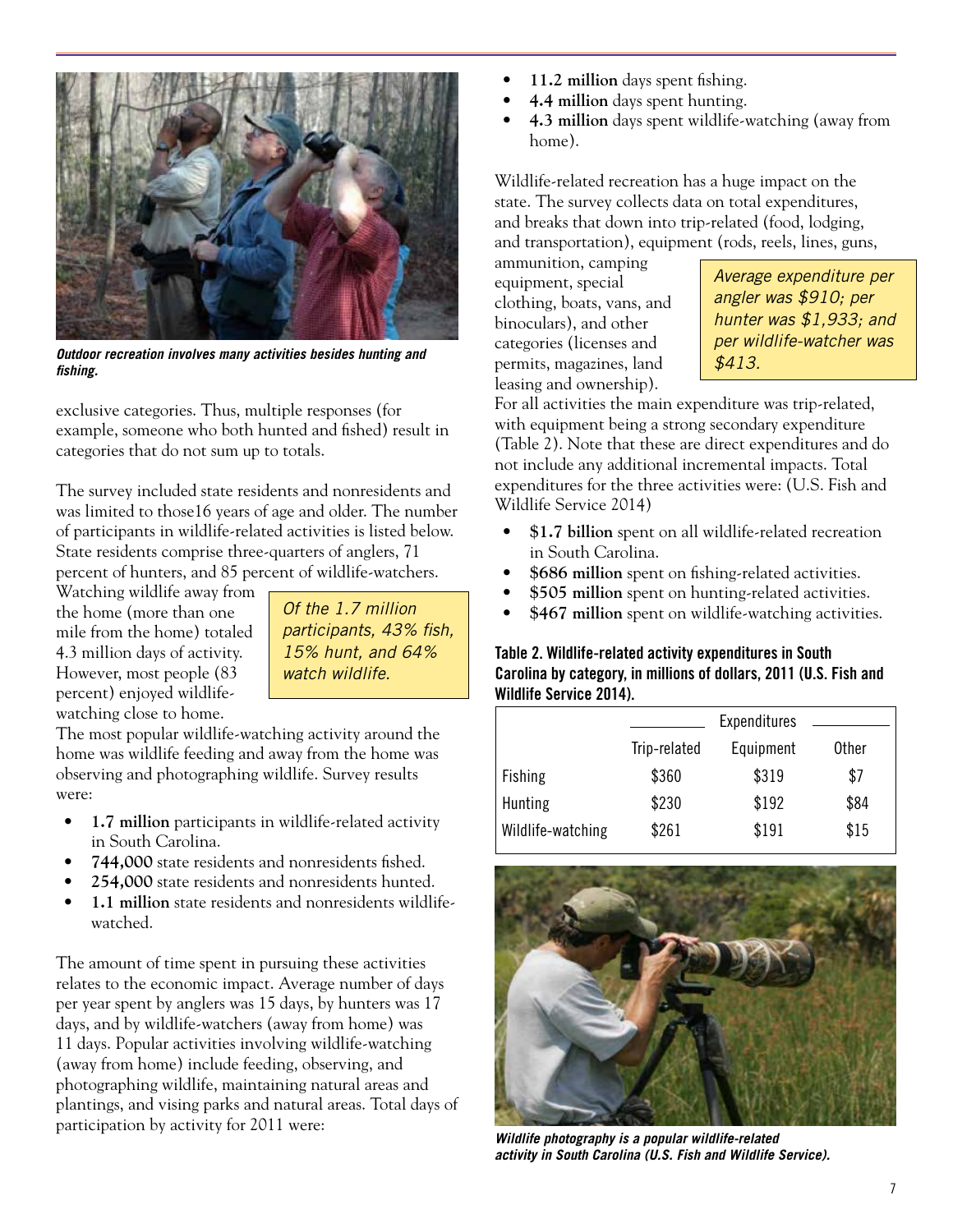

*Anglers spend over 11 million days annually fishing in South Carolina (U.S. Fish and Wildlife Service).*

## Forest Resources

Not only do forests represent the dominant landscape of the state, they also support its dominant manufacturing industry. Forests are renewable resources that contribute to the growth of the state, while providing its citizens desirable aesthetic, recreational, wildlife, water quality, and other environmental values. None of the vast outdoor recreation opportunities already discussed would exist without these forests.

Early settlers wrote of luxuriant forests covering most of the state, with the exception of salt marshes, occasional meadows, and Native American clearings. Most of the Piedmont was cleared for agriculture, and towards the end of the nineteenth century, lumbering grew as an industry in the coastal plain. By the end of World War II only scattered vestiges of the virgin forest remained, but a second-growth forest had reclaimed the cut-over lands and abandoned farmland. This second-growth forest supplied most of the commercial timber cut in the state from mainly pine stands growing on previously cultivated land.

The total land area of South Carolina (not including water bodies) is 19.2 million acres and just over twothirds of that area, 13.0 million acres, is forested. Almost all of that forestland is productive timberland (Rose 2015). The acreage of forestland in the state has been relatively stable over the last fifty years. This has occurred while forestland acreage has steadily been lost to urban

development (averaging roughly 36,000 acres per year). Afforestation of agricultural lands partially accounts for

the relative stability of the forestland base (Harper and Rominger 2013). Urban development will continue to erode both the forest and agricultural land base and a stable forestland

*Since 1936 timberland acreage has increased by 2.3 million acres or by over 20 percent.*

area cannot be expected in the long-run. A recent study of Southern Piedmont forests supported this conclusion with expectation of a declining forestland area due to increasing population and urban development (Rummer and Hafer 2014).

About 88 percent of South Carolina's forest area is privately-owned (Rose 2015). The private forest ownership produces roughly 95 percent of the state's

timber harvest (Mo, Straka, and Harper 2013). Of the 12 percent that is publiclyowned, about two-thirds is federally-owned, about one-fifth is state-owned, and the rest is locally-owned (Butler 2008). Of the private forestland, about 63 percent is owned by family forest owners and the rest is owned by

*About 88 percent of South Carolina's forest land is privately-owned and almost two-thirds of that is owned by family forests. These family forests are becoming smaller due to parcelization.* 

timberland investment management groups, corporations, and forest industry (Conner 2011). Family forest owners represent the major ownership group and the largest source of timber in the state (Williams, Straka, and Harper 2012). Figure 6 shows the distribution of public and private forestland in South Carolina.



*Figure 6. Public and private forestland in South Carolina (South Carolina, 2010. Forest Inventory & Analysis Factsheet, Conner, 2011).*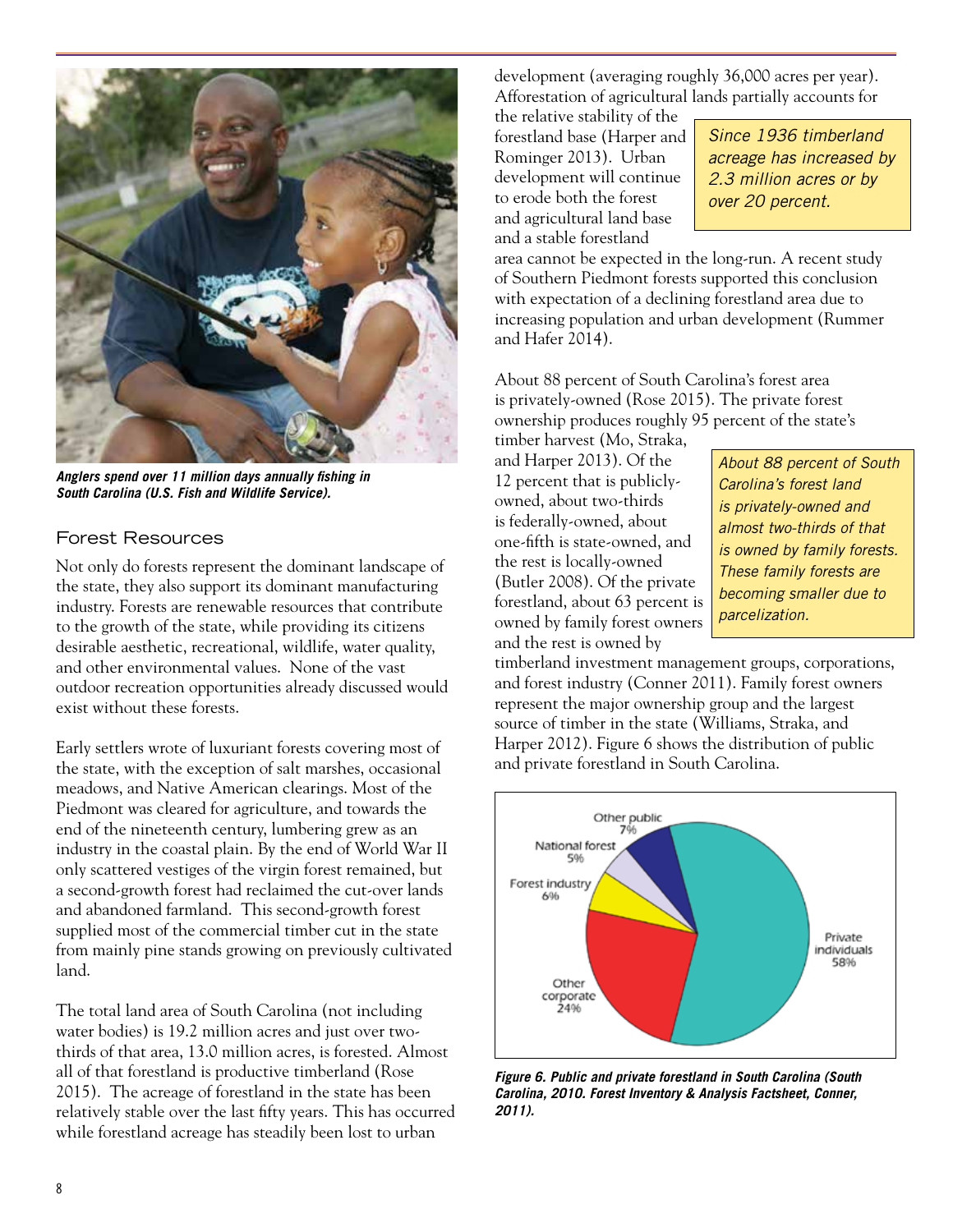

*Hunting activities in South Carolina account for over one half billion dollars annually of total expenditures.* 

Two trends in forest ownership have implications that will impact forestland. First, in 1986 forest industry owned or controlled 2.7 million acres of timberland (Tansey 1987); in 2012 forest industry owned just 200 thousand acres in the state (Harper and Rominger 2013).

These acres are some of the most productive forestland in the state that tended to be intensively managed for timber production. They are now owned by real estate investment trusts and institutional investors and are still under intensive forest management. These new owners buy and sell holdings more often than the

*Timber production in South Carolina has increased steadily over the last 80 years. During the same time period, forest inventory has nearly doubled as the result of active forest management.*

old stable forest industry owners, so there is a trend for land with development potential to be converted from forest use (Hatcher et al. 2012). Second, nearly twothirds of the private forestland in the state is controlled by family forest owners, mainly individuals. Parcelization or the process of these tracts becoming smaller and smaller as they move through estates, is also leading to forest conversion for development. Even if the tracts are not developed, smaller tracts tend to be managed less intensively (Hatcher et al. 2013). Thus, the stable forestland base in South Carolina can be expected to erode under development pressures.

## Mining, Boat Manufacturing, and Commercial Fishing

Our analysis focuses on the natural resources and recreational activities already discussed. In addition, directly related to natural resources, three other industrial sectors contribute to the economic impact of natural resources: mining, boat manufacturing, and commercial fishing.

The mining sector comprises establishments that extract naturally-occurring mineral solids and liquid minerals. Mining includes quarrying, well operations, beneficiating (e.g., crushing, screening, washing, and flotation), and all other preparations normally performed at a mine site. The *2012 Economic Census of the United States* found 75 mining establishments in South Carolina, employing 1,151 people, with a payroll of \$63 million, and a value of shipments of \$313 million (U.S. Census Bureau 2016). Notice these data reflect the recent recession, while our analysis shows the recent growth in this sector.

The recreational boating industry represents production of boats, engines, trailers, accessories, and gear used by boaters and anglers in South Carolina. A 2013 survey found almost 400,000 recreational boats in the state (National Marine Manufacturers Association 2016). In 2012, commercial fishermen in South Carolina landed12.3 million pounds of finfish (2.4 million pounds) and shellfish (9.9 million pounds), earing \$24 million in landing revenue. (National Marine Fisheries Service 2014).

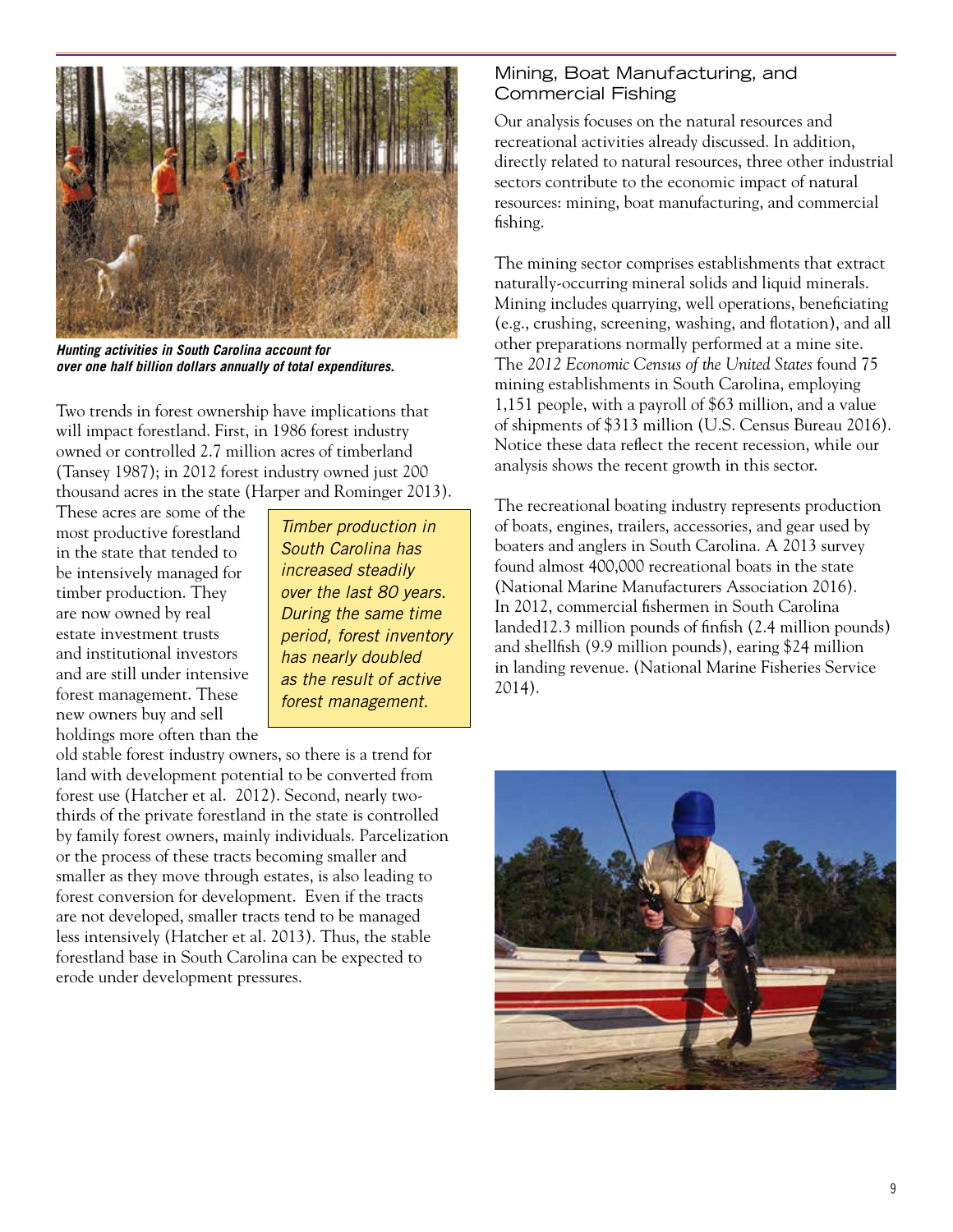# Input-Output Contribution Analysis

Natural resources and natural resource-based products generate a significant economic contribution to the wellbeing of South Carolina residents. This contribution is derived through the economic activity associated with both extractive consumptive uses (such as harvesting trees, mining, hunting, and commercial fishing) and nonconsumptive uses (such as hiking, bird watching, water skiing, and camping) of the state's natural resources. Moreover, the direct expenditures on natural resourcebased economic activities have spillover, or indirect and induced, effects on other sectors of the state economy which result in additional economic activity.

Input-Output (I-O) analysis is a technique commonly used to measure the total, or overall, economic impact of expenditures in one industry, or sector, of the economy on the overall level of economic activity. I-O models accomplish this task by tracing the economic linkages of consumer and/or industry expenditures in one or more industries to all other industries within the economy. I-O models also systematically capture expenditure linkages between industries and other economic agents, such as households and government. For example, consumer expenditures received by the producers of natural resource-based products cause those producers to purchase more inputs to produce additional natural resource-based products. This economic activity generates additional labor payments to both those employees working in the industry that supply the natural resource-based product or service, and those employees that supply the inputs used by natural resource-based industries to produce their final product. The additional labor payments received by households are then respent by the households and generate additional economic activity.

Expenditures tied directly to the primary economic activity or activities of interest are referred to as the direct effect in I-O analysis. For example the direct effect (expenditure) for a weekend fishing trip may consist of expenditures for transportation, dedicated fishing supplies, food, and lodging. But these direct effects only partially account for the total economic impact of the fishing trip. The direct effect generates indirect and induced effects which contribute to the total level of economic activity.

To continue with the fishing example, businesses affected by the direct fishing expenditure will purchase inputs

from other businesses to produce the goods and services purchased by the fisherman. This secondary impact is referred to as the indirect effect. Moreover, the salaries and profits paid to employees and owners of the indirectly affected industries allow for additional purchases of South Carolina products by those individuals, thus setting off another round of economic activity that form the induced effect. The sum of the direct, indirect, and induced effects comprise the total economic impact

*Direct impacts are those effects generated within a particular sector that impact the state's economy.*

*Indirect impacts are effects between sectors. One sector causes additional (or less) activity in another sector.*

*Induced impacts are the domino effect of changes in expenditures rippling through the economy.* 

of dollars directly injected into one sector of the state economy. This impact is summarized by the economic multiplier for the industry sector that translates one dollar of direct expenditure in the economic sector into a total statewide economic impact. To illustrate, an economic multiplier of 1.5 implies that a dollar of direct expenditure in a specific economic sector generates a total economic impact of \$1.50 on the state economy.

Due to its systematic accounting structure, I-O analysis is especially useful for capturing the total impact that the direct expenditure in one industry (or sector) of the economy has on the overall state or sub-state economy. Relying on the multiplier effect, economic impact analysis is commonly used to estimate the total impact that a specific increase or decrease in demand (expenditures) within a given existing industry or set of industries will have on total economic activity in a state or sub-state region. I-O analysis is also commonly used to estimate the total economic impact attributable to the introduction of a new firm or new tax policy into a local or state economy in regional policy analysis. An emerging new use of I-O analysis is to assess the economic CONTRIBUTION a particular industry sector, or group of industries, have on total economic activity within a state or sub-state regional economy (Watson et al. 2007). It is this latter I-O application that is used in this study. We use the contribution analysis interpretation to estimate the contribution that South Carolina's natural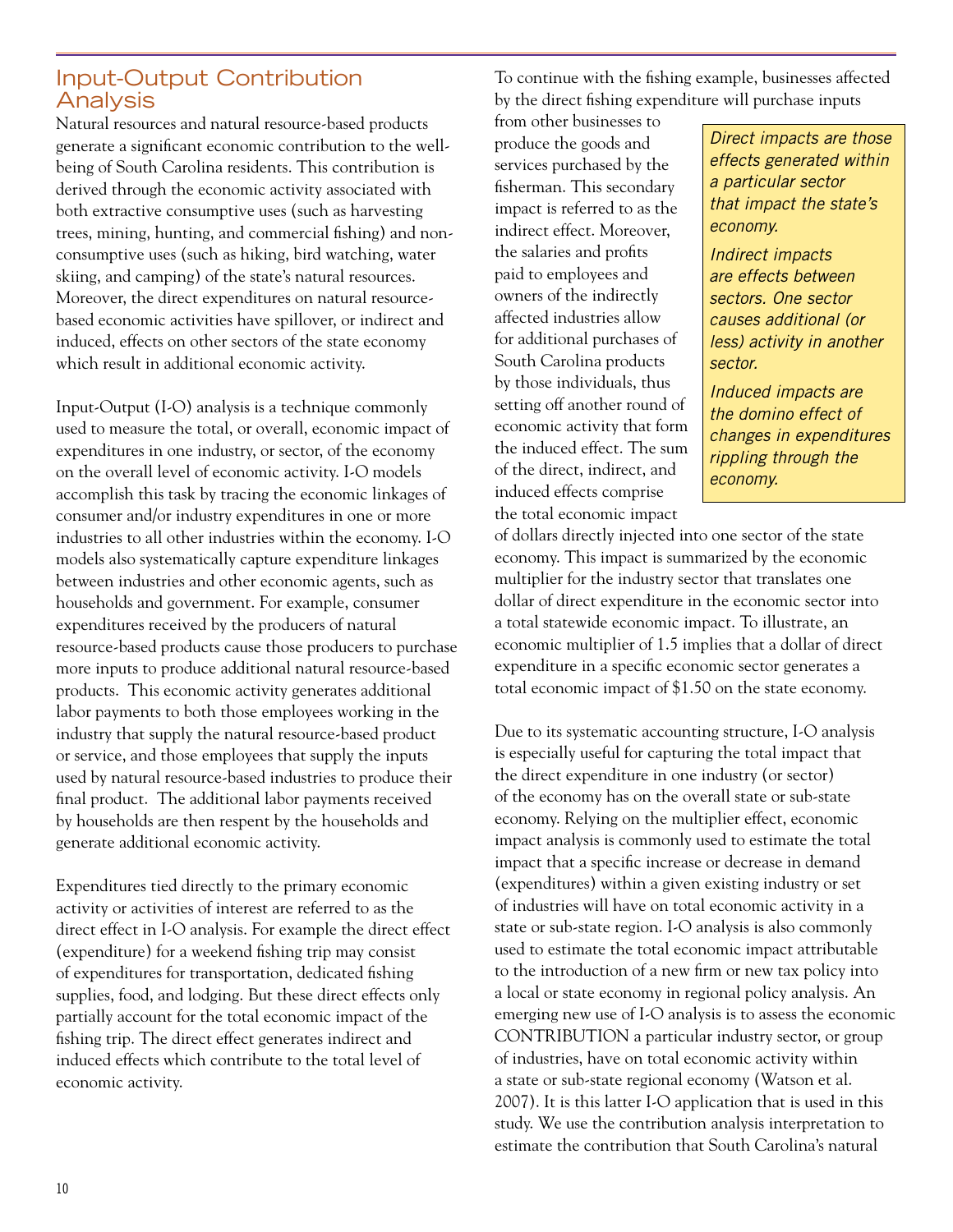resource-based sectors have on the overall state economy. Specifically we estimate the reduction in economic activity that would occur in South Carolina if the natural resource sectors ceased to exist. Hence, the contribution analysis estimates the economic contribution that specific sets of natural resource-based industries contribute to the overall South Carolina economy when all direct, indirect, and induced effects are accounted for. Alternatively stated, an I-O contribution analysis captures the ripple effect that dollar expenditures in each resource-based sector of the economy have on the overall level of state economic activity.

A South Carolina I-O model was developed to estimate the economic contribution of natural resource-based activities to the South Carolina's economy. The model was developed using the IMPLAN (Impact Planning) modeling system (IMPLAN 2016). IMPLAN is a highlyrespected I-O model that is commonly used for state-level and sub-state level estimation of economic impacts. Other recent I/O analysis related to natural resources in the state have also used IMPLAN (Hughes 2015, London 2015), as did the prior study that addressed the economic contribution of natural resources to the South Carolina economy (Division of Research 2009).

The most recent version of IMPLAN (2014 version) divides economic activity into one of 536 mutually exclusive economic sectors (industry types). Our

contribution analysis uses the IMPLAN industry structure to create six aggregate and mutually exclusive, natural resourcebased sectors within the South Carolina Economy. The six constructed natural resourcebased sectors are: (1) Fishing, Hunting, and Wildlife Viewing; (2) Coastal Tourism; (3) Commercial Fisheries; (4) Boating Industry; (5) Mining; and (6) Forestry.

*The South Carolina input-output model uses IMPLAN to estimate economic contribution of natural resource-based activities in 2016 dollars. IMPLAN divides the state economy into 536 economic sectors which were used to construct the six mutually exclusive natural resource-based sectors to measure their economic contribution:*

- *Fishing, Hunting and Wildlife Viewing*
- *Coastal Tourism*
- *Commercial Fisheries*
- *Boat Industry*
- *Mining*
- *Forestry*



Our contribution analysis of the economic contribution of each of the six natural resource-based economic sectors focusses on several key economic variables to summarize the economic contribution of each of the natural resource-based sectors to the overall economy. These key variables are value added (often called Gross State Product), employment (number of full-time and part-time jobs), earned income (labor and proprietor income), and total industry output (total dollar value of all sales).

Value added measures each sector's net contribution to the state's economy. It is the difference between a sector's total output (revenue from sales) and the cost of its intermediate inputs (exclusive of labor cost). Value added is generated when productive inputs (man-made resources and natural resources) are efficiently combined to produce products that are valued by society. Value added has three major components: (1) Earned income (labor and proprietor income); (2) property income (corporate profit); and (3) indirect business taxes. Earned income is a key component of value added (Gross State Product) and is also reported for each resource-based sector in this study because it is indicative of consumer purchasing power. Earned income is employee compensation, primarily in the form of wages and salaries, plus net profits to proprietors (non-corporate owner operators). Property income is another measure of value added and includes returns to capital in the form of corporate profits, depreciations charges, and other accounting measures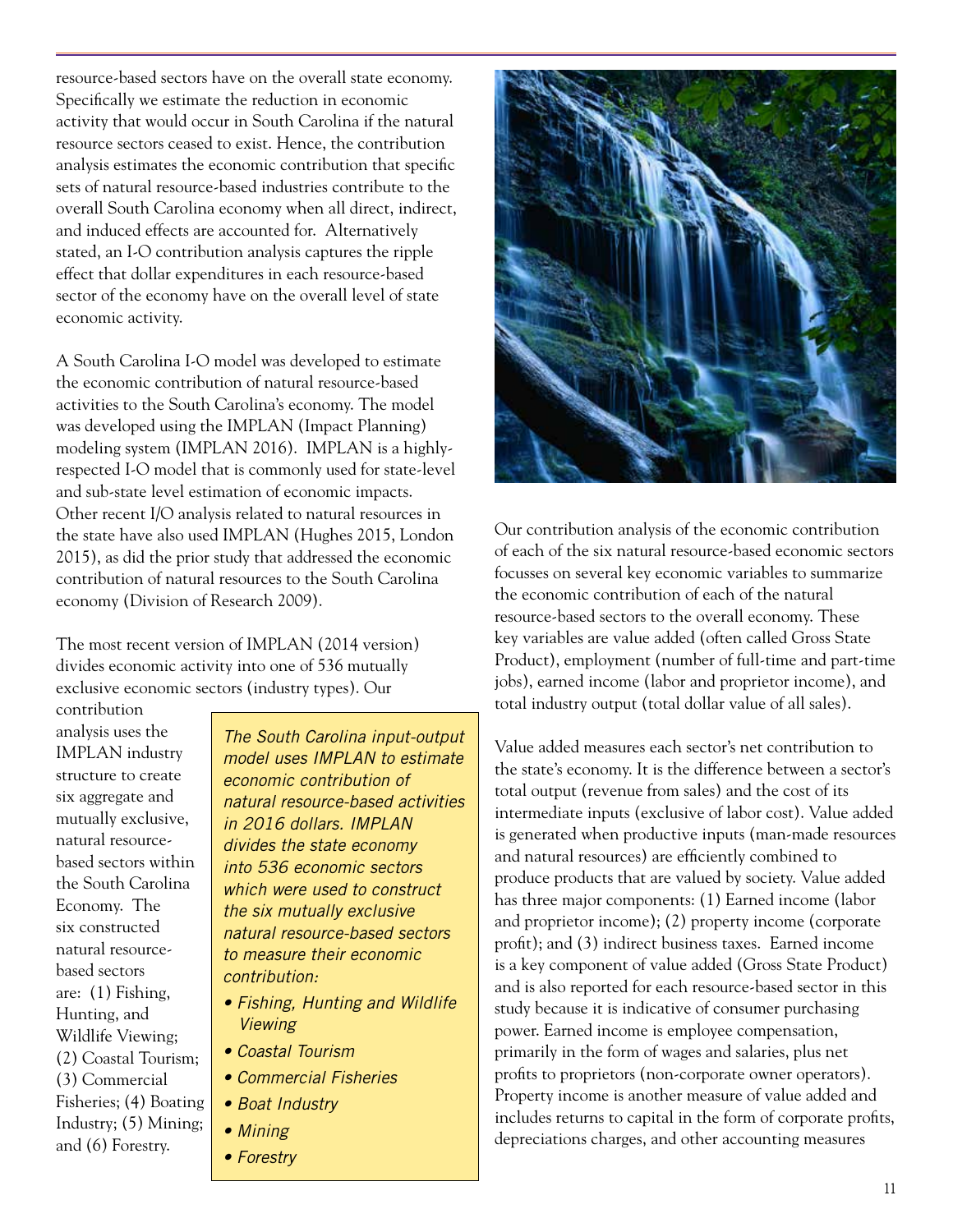of corporate profitability. Indirect business taxes, the third value added component, consist of sales taxes, excise taxes and other business taxes. Total industry output is the value of total output or total sales revenue and is equal to the cost of intermediate inputs (exclusive of labor) plus value added.

- *This input-output study focuses on four key variables:*
- *Employment*
- *Earned Income*
- *Contribution to Value Added*
- *Total Industry Output*

This economic contribution analysis considers both consumptive and non-consumptive uses of the South Carolina natural resource base. Consumptive use involves the extraction of natural resources for additional processing and sale to either other industries for their further productive use or consumers for final purchase. For example a logging company may harvest forest timber and subsequently process the timber into lumber. The lumber may in turn be sold to a furniture manufacturer for final conversion into a table and sold to a consumer as a final purchase. An example of non-consumptive use of the forest is the economic value recreationists receive from camping, hiking, and bird watching in a forested area. In some cases, recreation natural resource activities can be tied to service providers (such as guide services for hunting or boating) while in other cases the activities are linked to direct purchases by households for recreational supplies and permits.

The primary data used in the contribution analysis were taken from the 2014 IMPLAN data base, the most recent IMPLAN data base which were released in January 2016, and augmented with data collected from the 2011 National Survey of Fishing, Hunting and Wildlife-Associated Recreation for South Carolina (U.S. Fish & Wildlife Service 2014), and The Economic Impact of Travel on South Carolina Counties 2012 (U.S. Travel Association 2013). Data taken from sources external to IMPLAN were converted from retail prices to producer prices and subsequently distributed to the appropriate IMPLAN industry in each constructed natural resourcebased sector. Moreover retail expenditure data were margined using the IMPLAN default values to account for expenditure leakages outside South Carolina. Retail, wholesale, and transportation expenses must be margined to account for the fact that a portion of purchase expenditure leak out of the state economy when goods



are produced outside of the state. These expenditure leakages do not contribute to either indirect or induced state spending and must be netted out before applying the multiplier to calculate total economic contribution. Each direct expenditure item in each direct expenditure impact vector is divided by their respective diagonal element of the Leontief inverse matrix to control for the fact that many industries purchase from themselves (Watson et al. 2007). Failure to make this minor adjustment results in an overestimate of the total economic contribution. The IMPLAN GNP deflator tool was used to convert all reported dollar values into 2016 dollars. See appendix tables 1-6 for additional specification and discussion of the six direct effect impact vectors used in the IMPLAN contribution analysis.

In the next section we report the economic contribution analysis for the six defined natural resource-based sectors in the South Carolina. Clearly, the contribution of natural resources goes well beyond the economic contribution identified by these sectors. The agribusiness sector could have been included as natural resourcebased, as well as parts of other sectors. It is also important to note that our analysis ignores the economic contribution of water resources. The preservation and maintenance of water resources is essential to all economic activity within the state. High water quality is essential for residential and recreational use and many commercial uses. Over time, the absence of safe drinking water supplies would result in the outmigration of human capital and cause all economic activity within the state to cease. Due to a lack of time and resources, this study does not address the value of maintaining the quality of South Carolina's water supply. Thus, our reported total estimate for the economic contribution of South Carolina's resource base is conservative and limited to the six resource-based sectors included in this analysis. The prior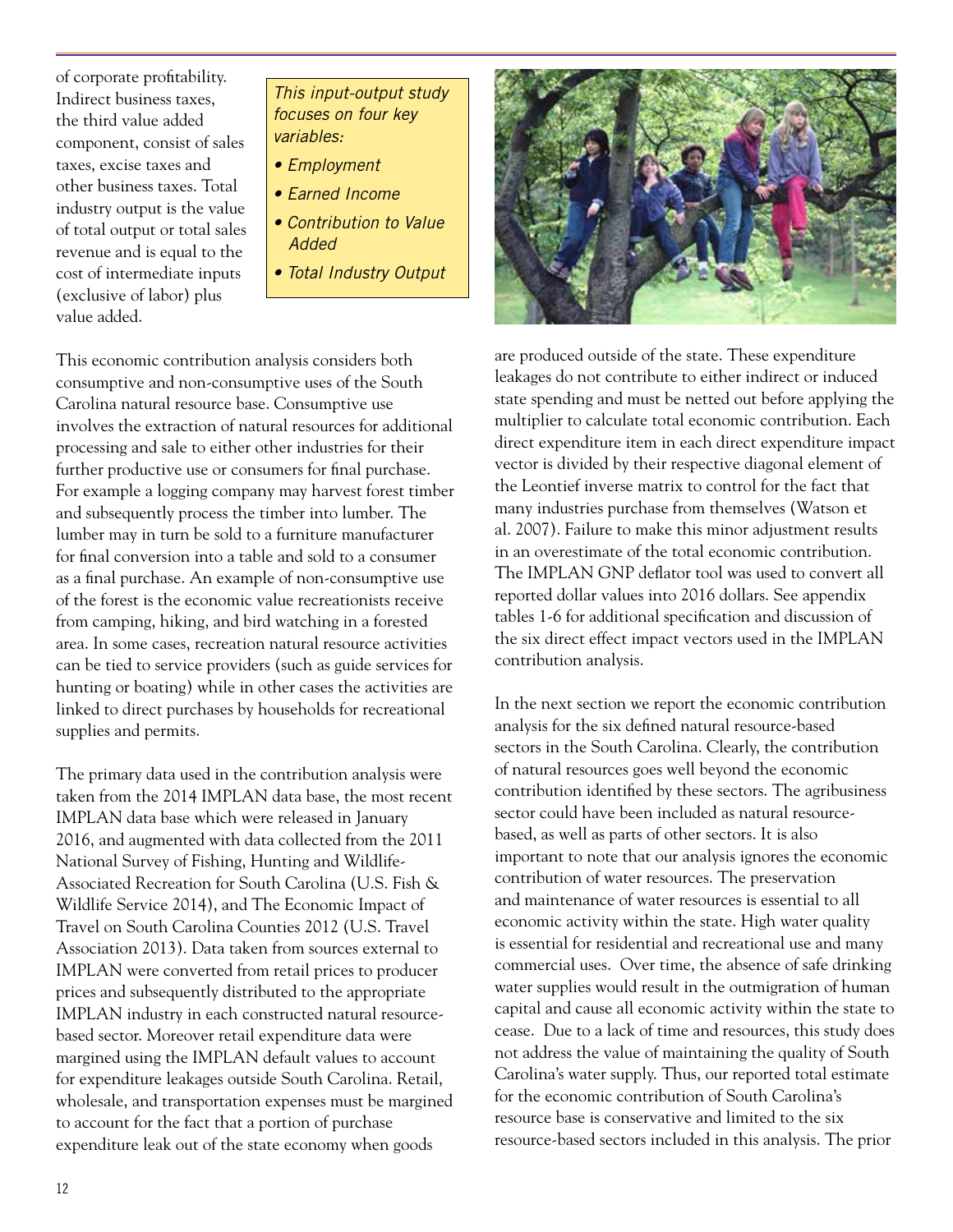study was the basis of our continued use of the six sectors identified in that analysis; we considered those sectors to be properly identified and continued to use them in this report to provide consistency over time.

# Economic Contribution Results

To maintain consistency with the prior 2009 report completed by the South Carolina Division of Research for the South Carolina Department of Natural Resources this report estimates economic impacts in 2016 dollars using the same six resource groupings used in the earlier report. The six aggregate natural resource groupings are:

- 1. Fishing, Hunting and Wildlife Viewing;
- 2. Coastal Tourism;
- 3. Commercial Fisheries;
- 4. Boat Industry;
- 5. Mining; and
- 6. Forestry.

#### Fishing, Hunting, and Wildlife Viewing

In 2011 the United States Fish and Wildlife Service estimated 1.7 million individuals (total of in-state and out-of-state participants) over the age of 16 spent at least one day engaged in either fishing, hunting, or wildlife viewing. Many individuals participated in more than one of these three outdoor recreation activities as evidenced by the fact 774,000 individuals spent at least one day fishing, 244,000 individuals spent at least one day hunting, and 1.1 million individuals engage in wildlife viewing, which collectively sum to 2.1 million. Moreover, most individuals that participate in these natural resource dependent activities annually spend more than one day engaged in these activities as reported earlier.



Collectively, the annual direct effect (economic expenditure) by individuals engaged in fishing, hunting and wildlife viewing is over \$1.6 billion as reported in Table 3. In the multiplier analysis the direct output effect consists of the payments made by South Carolina recreationalists that remain in South Carolina and, thus is subject to the within state multiplier effect. The numerical values for the four direct effect measures are reported in leftmost column of Table 3. In a row, the individual column effects (direct, indirect, and induced) sum to the total effect, or the total contribution fishing, hunting, and wildlife viewing contribute to the South Carolina Economy. The direct output effect supports 23,582 South Carolina jobs and provides \$687 million in labor income. Value added, or gross state product, is \$1.07 million. The indirect effect, jobs and income created in South Carolina resulting from purchases of inputs and services from South Carolina industries to support the direct effect, are reported in column 2. The indirect effect results in another 3,564 jobs and \$0.50 billion of additional economic activity. The induced effect, which is primarily driven by additional household

#### Table 3: Annual Economic Impact of Fishing, Hunting, and Wildlife Viewing on the South Carolina Economy

| Impact            | Direct Effect | Indirect Effect | Induced Effect | <b>Total Effect</b> |
|-------------------|---------------|-----------------|----------------|---------------------|
| Employment (Jobs) | 23,582        | 3,564           | 4,812          | 31,958              |
| Labor Income (\$) | 686,777,000   | 152,588,179     | 188,904,885    | 1,028,270,064       |
| Value Added (\$)  | 1,068,450,219 | 266,200,616     | 344,955,459    | 1,679,606,293       |
| Output $(\$)$     | 1,618,670,877 | 496,770,066     | 621,445,610    | 2,736,886,553       |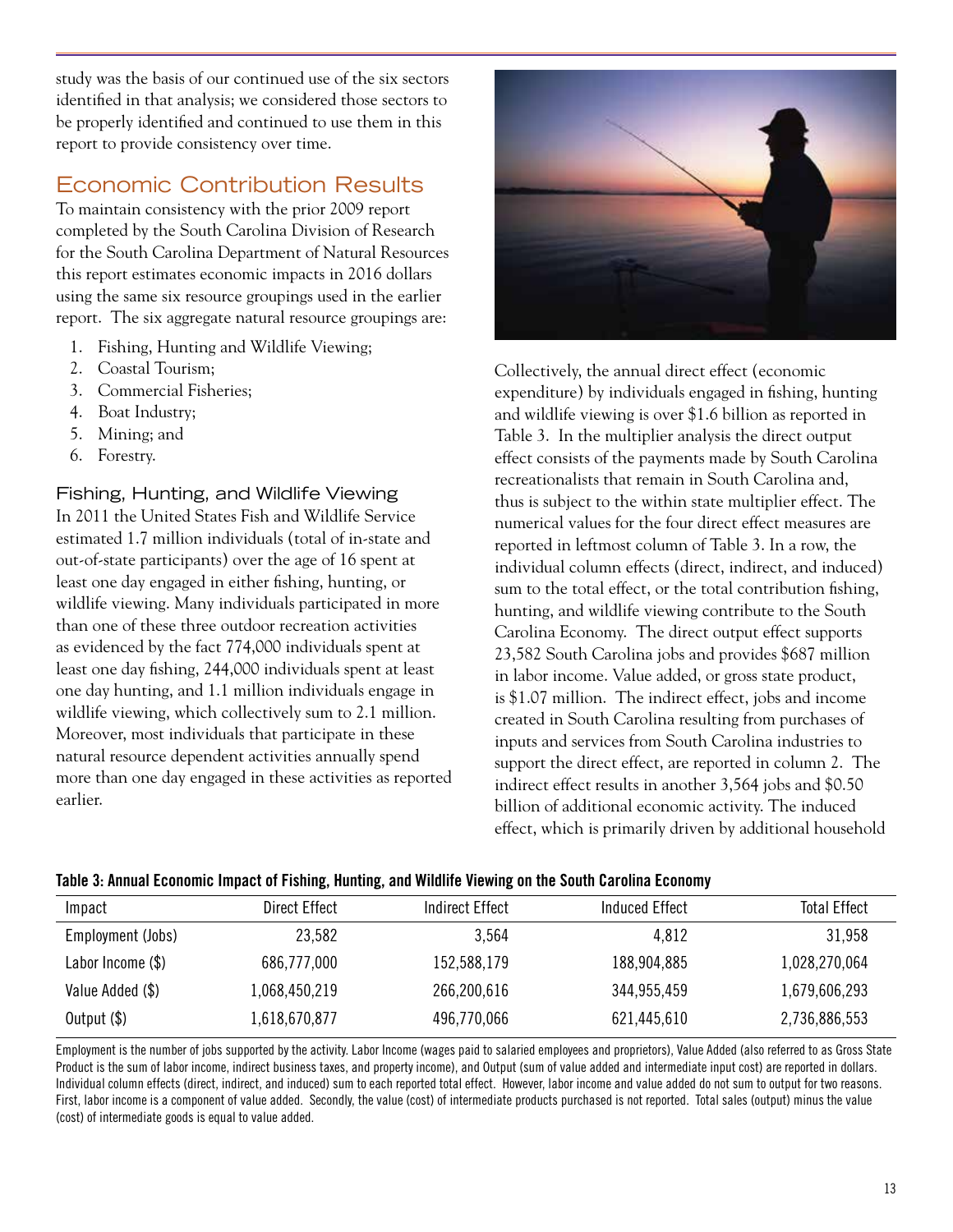labor income generated by the direct and indirect effect, plus any government spending of tax payments received via the direct and indirect spending effects, adds another 4,812 jobs and an additional increase in economic activity of \$0.62 billion. The overall effect, or total economic contribution, of fishing hunting and wildlife viewing to South Carolina is \$2.74 billion and 31,958 jobs. The contribution of saltwater fishing to the fishing, hunting and wildlife viewing total effect was excluded when estimating the total effect reported in Table 3 to avoid double counting. The impact of saltwater fishing is accounted for in the Coastal Tourism impact measure. If saltwater fishing was included the direct effect is increased by \$195 million and the total effect would be increased by \$329 million.

## Coastal Tourism

In addition to using South Carolina's abundant natural resources for fishing, hunting, and viewing wildlife, many individuals (both in-state and out-of-state) vacation and/ or engage in salt-water fishing opportunities provided by the state's scenic coastline. As presented in Appendix Table 2, coastal tourists generally spend dollars on hotels, fishing supplies, gasoline, guide services, and food. Eight South Carolina counties share a geographic border with the Atlantic Ocean and are designated coastal tourism counties. These counties are Beaufort, Berkeley, Charleston, Colleton, Dorchester, Georgetown, Jasper, and Horry, and accounted for 63.8% of all South Carolina tourism revenues in 2012 (U.S. Travel Association 2013).

The total direct impact of coastal tourism is \$5.39 billion as reported in Table 4. This value is \$1.68 billion less than the value for the direct output impact vector



reported in Appendix Table 2. The difference is created by the I-O margining process that subtracts out retail payment leakages accruing to out-of-state businesses. Not everything purchased in South Carolina is produced in-state. The IMPLAN default margin for each South Carolina retail business type was applied to each retail sector in the appendix direct impact vector before running the economic impact through the state IMPLAN model. Failure to margin the retail and wholesale industries that comprise part of the direct effect would result in an exaggerated multiplier effect when deriving the total effect, or economic contribution, of coastal tourism to the South Carolina Economy. Dollars that escape the state are not available to be respent in the state and thus cannot be included in the multiplier effect.

The annual \$5.39 billion direct output effect results in 71,702 South Carolina jobs. The total annual economic contribution (effect) of Coastal Tourism on the South Carolina economy is \$8.96 billion and 99, 325 jobs. Those jobs provide \$2.88 billion of labor income to South Carolina households at an average annual salary of \$29,000.

|  | Table 4: Annual Economic Impact of Coastal Tourism on the South Carolina Economy |
|--|----------------------------------------------------------------------------------|
|--|----------------------------------------------------------------------------------|

| Impact             | Direct Effect | Indirect Effect | Induced Effect | <b>Total Effect</b> |
|--------------------|---------------|-----------------|----------------|---------------------|
| Employment (Jobs)  | 71,702        | 14,157          | 13,467         | 99,325              |
| Labor Income (\$s) | 1,753,820,258 | 595,178,676     | 528,754,487    | 2,877,753,420       |
| Value Added (\$)   | 2,929,009,922 | 967,001,097     | 965,588,870    | 4,861,599,889       |
| Output (\$s)       | 5,390,047,354 | 1,866,273,416   | 1,739,545,696  | 8,995,866,466       |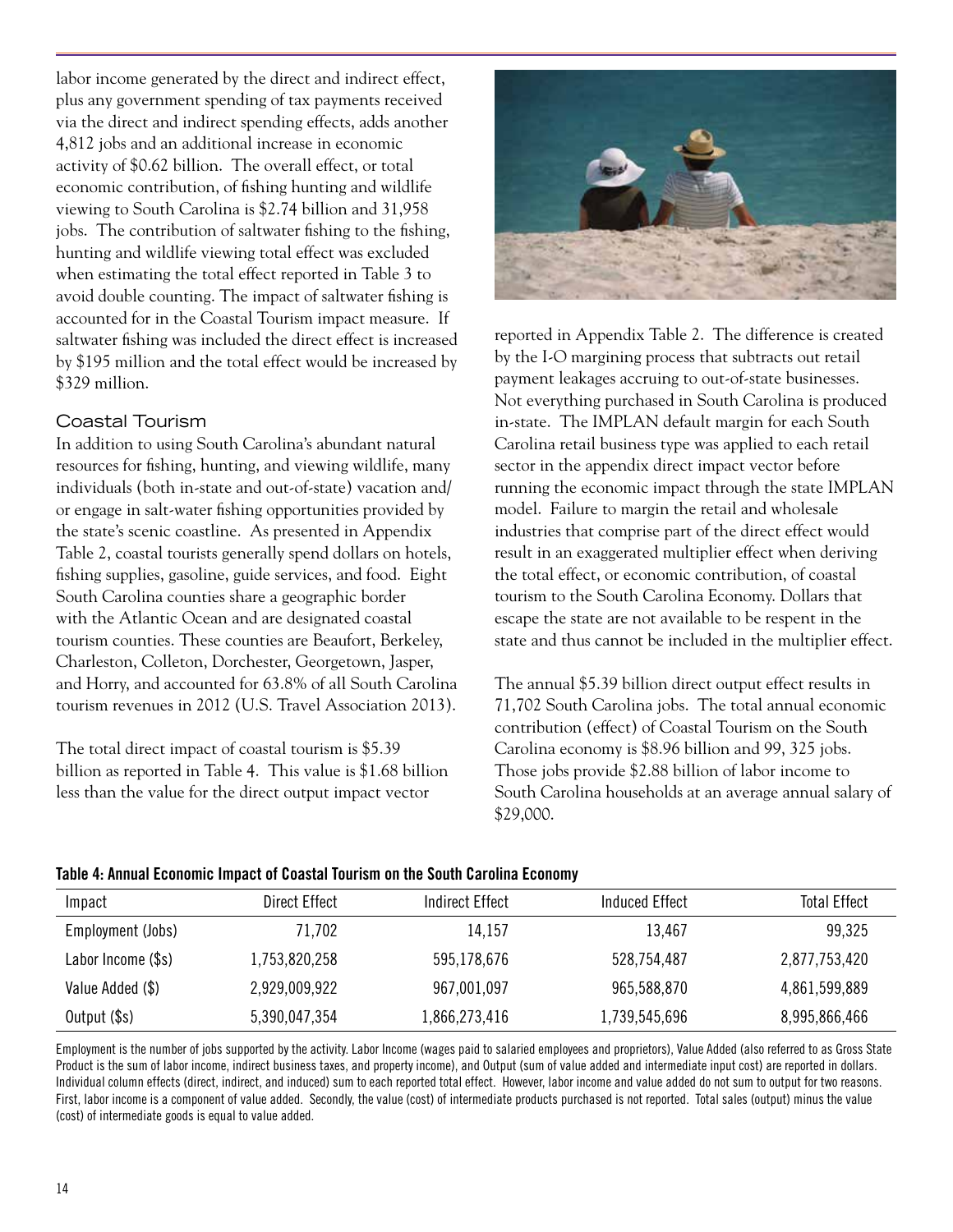# Commercial Fishing Industry

The annual economic use of the South Carolina natural resource base for commercial fishing is distinct from recreational fishing value and is an additional value that natural resources contribute to state economic activity. Moreover, maintaining a sustainable commercial fishing industry is essential to preserving the unique character of South Carolina's local seafood-base cuisine. The state's major fisheries are shrimp, shellfish, crabs, and offshore finfish. Sustaining an economic viable commercial fishing industry strongly compliments and promotes the long-run growth of South Carolina's growing coastal tourism industry.

The annual direct output contribution of the commercial fishing sector is \$25.37 million as reported in Table 5. This is the direct price paid to the first purchaser of the product and is commonly referred to as ""ex-vessel' price. Thus the direct effect is not a margined value because it is in producer price. The direct output effect supports 720 jobs. After accounting for statewide respending of the direct effect, through the indirect and induced multiplier effect, the total economic contribution to the state economy is \$42.36 million dollars in output and 840 jobs of which \$21.3 million is in-state value added. Labor income of \$12.27 million was received by South Carolina residents in value added as labor income, resulting in approximately \$15,000 per job. The low annual average salary results from the fact that a large portion of all workers in the total employment effect consist of seasonal fishery employees. The average salary for fisherman (calculated as direct effect labor income divided by direct effect employment) is slightly under \$10,000. Moreover the low average salary in the commercial fishery industry results in a small employment multiplier for the overall economy. Due to low purchasing power associated with

the low salary, only 0.16 additional jobs are created in the broader state economy per job in the commercial fishery sector.

#### Boat Sector

South Carolina's varied natural resource base provides a cost-effective source of materials needed by the state's boat sector (timber), in addition to stimulating demand for boat sector products and services. The states abundant rivers, marshes, lakes, and coastline enhance demand for the products produced by the boat sector. Over the last decade, South Carolina's boat sector experienced additional product growth due to emerging national markets built upon its growing national reputation for building quality boats. As reported in Appendix Table 4, two IMPLAN industries comprise the aggregate South Carolina boat sector; ship building and repair, and boat building. Neither industry was margined in the contribution analysis because the IMPLAN data base reports these industry output values in producer prices.



| Impact             | Direct Effect | <b>Indirect Effect</b> | <b>Induced Effect</b> | <b>Total Effect</b> |
|--------------------|---------------|------------------------|-----------------------|---------------------|
| Employment (Jobs)  | 720           | 63                     | 57                    | 840                 |
| Labor Income (\$s) | 6,748,846     | 3,270,117              | 2,247,978             | 12,266,940          |
| Value Added (\$)   | 12,753,626    | 4,400,029              | 4,102,040             | 21,255,695          |
| Output (\$s)       | 25,371,754    | 9,603,013              | 7,388,915             | 42,363,682          |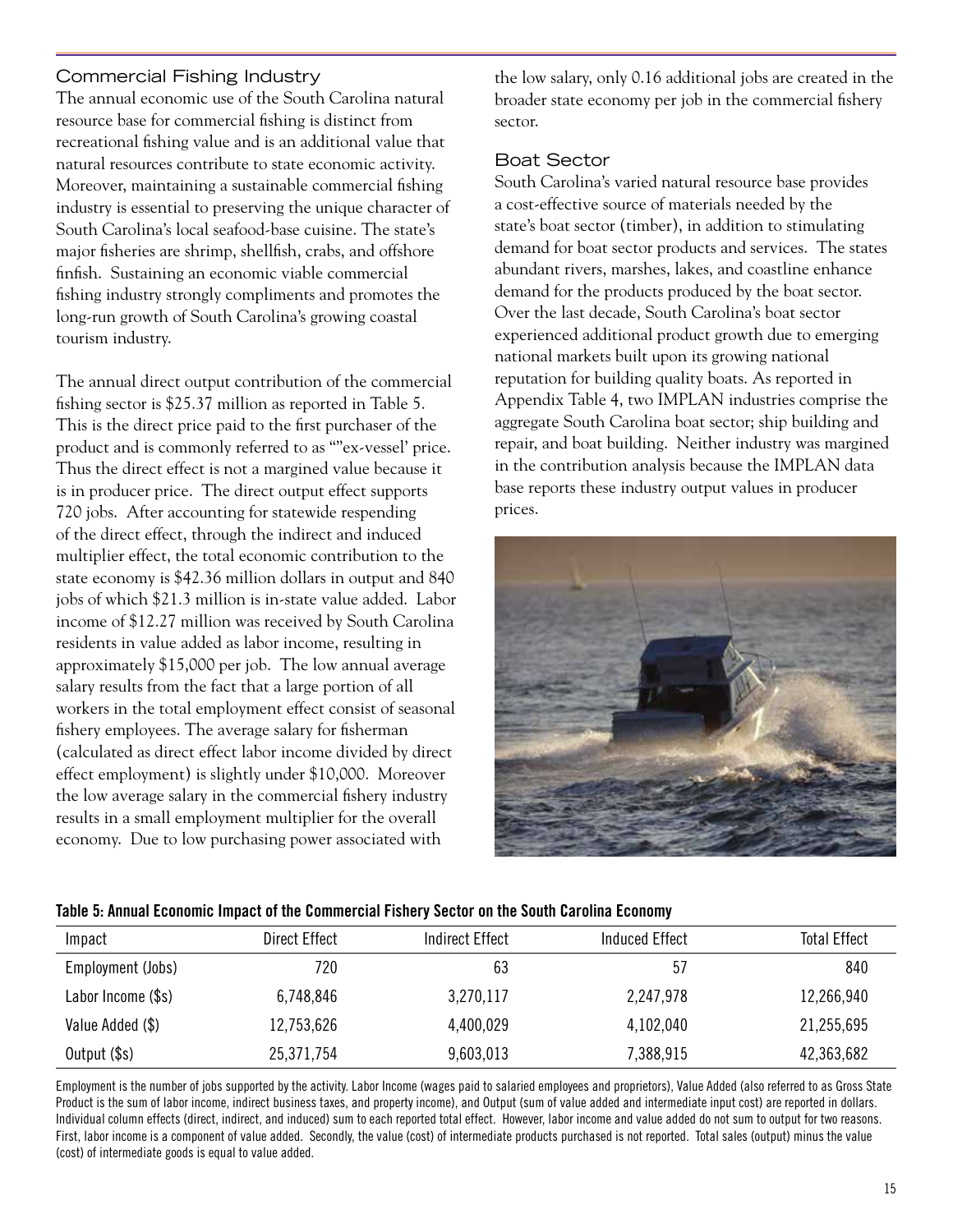The boat sector produces 2,450 direct jobs with an average salary of \$74,000 due to the skill required to work in this industry. Sector direct output (sales) is \$608 million and the total output effect (contribution) to the state economy is \$1 billion, which if 50% larger than the value reported in the 2009 study. Overall, this sector contributes 5,401 jobs to the state economy, more than twice the direct number of jobs within the boat sector. The high employment multiplier is partially a function of the high salaries paid in this sector which provide a relatively high level of purchasing power to their employees. An additional 1.2 jobs are created in the broader state economy per job in the boat sector. The contribution analysis for the boat sector impact is summarized in Table 6.

## Mining Sector

South Carolina's mining sector is concentrated in four broad mining industries. In descending order of current economic output (economic value) these industries are extracting natural gas and crude petroleum, stone mining and quarrying, sand and gravel mining, and the drilling of oil and gas wells (see Appendix Table 5). South

Carolina's mines and quarries are distributed throughout the state and are found in both rural and urban areas. As opposed to biological natural resources, mining resources generally do not utilize renewable natural resources. Thus, there is no long-run sustainable steady state use value except for zero use because minerals extracted today are not available for future extraction. However, more than half of South Carolina's mining activities involve the quarrying sand gravel and stone which are very abundant resources.

 The direct effect dollar value for the mining sector of the economy is \$828 million and the total economic contribution (total output effect) to the state economy is \$1.17 billion as reported in Table 7. The direct number of jobs in the mining sector is 3,718, and the sector contributes a total of 5,973 jobs to the overall economy. Relative to the 209 study, the mining sector contributes 133% more jobs (5,401 versus 2,558 jobs) and 197% more nominal dollars (\$1.17 billion versus \$0.39 billion) to the state economy.

#### Table 6: Annual Economic Impact of the Boat Sector on the South Carolina Economy

| Impact             | Direct Effect | Indirect Effect | Induced Effect | Total Effect |
|--------------------|---------------|-----------------|----------------|--------------|
| Employment (Jobs)  | 2,450         | 1,484           | 1,466          | 5,401        |
| Labor Income (\$s) | 181,684,070   | 73,984,940      | 57,556,258     | 313,225,269  |
| Value Added (\$)   | 200,203,644   | 102,940,617     | 105, 107, 228  | 408,251,490  |
| Output (\$s)       | 607,762,496   | 202,442,770     | 189,354,882    | 999,560,148  |

Employment is the number of jobs supported by the activity. Labor Income (wages paid to salaried employees and proprietors), Value Added (also referred to as Gross State Product is the sum of labor income, indirect business taxes, and property income), and Output (sum of value added and intermediate input cost) are reported in dollars. Individual column effects (direct, indirect, and induced) sum to each reported total effect. However, labor income and value added do not sum to output for two reasons. First, labor income is a component of value added. Secondly, the value (cost) of intermediate products purchased is not reported. Total sales (output) minus the value (cost) of intermediate goods is equal to value added.

#### Table 7: Annual Economic Impact of the Mining Sector on the South Carolina Economy

| Impact             | Direct Effect | Indirect Effect | Induced Effect | Total Effect  |
|--------------------|---------------|-----------------|----------------|---------------|
| Employment (Jobs)  | 3,718         | 1,324           | 931            | 5,973         |
| Labor Income (\$s) | 94,436,943    | 67,997,518      | 36,545,425     | 198,979,8869  |
| Value Added (\$)   | 250,673,478   | 103,454,705     | 66,729,565     | 420,857,748   |
| Output (\$s)       | 828,422,766   | 223,702,962     | 120,213,107    | 1,172,338,835 |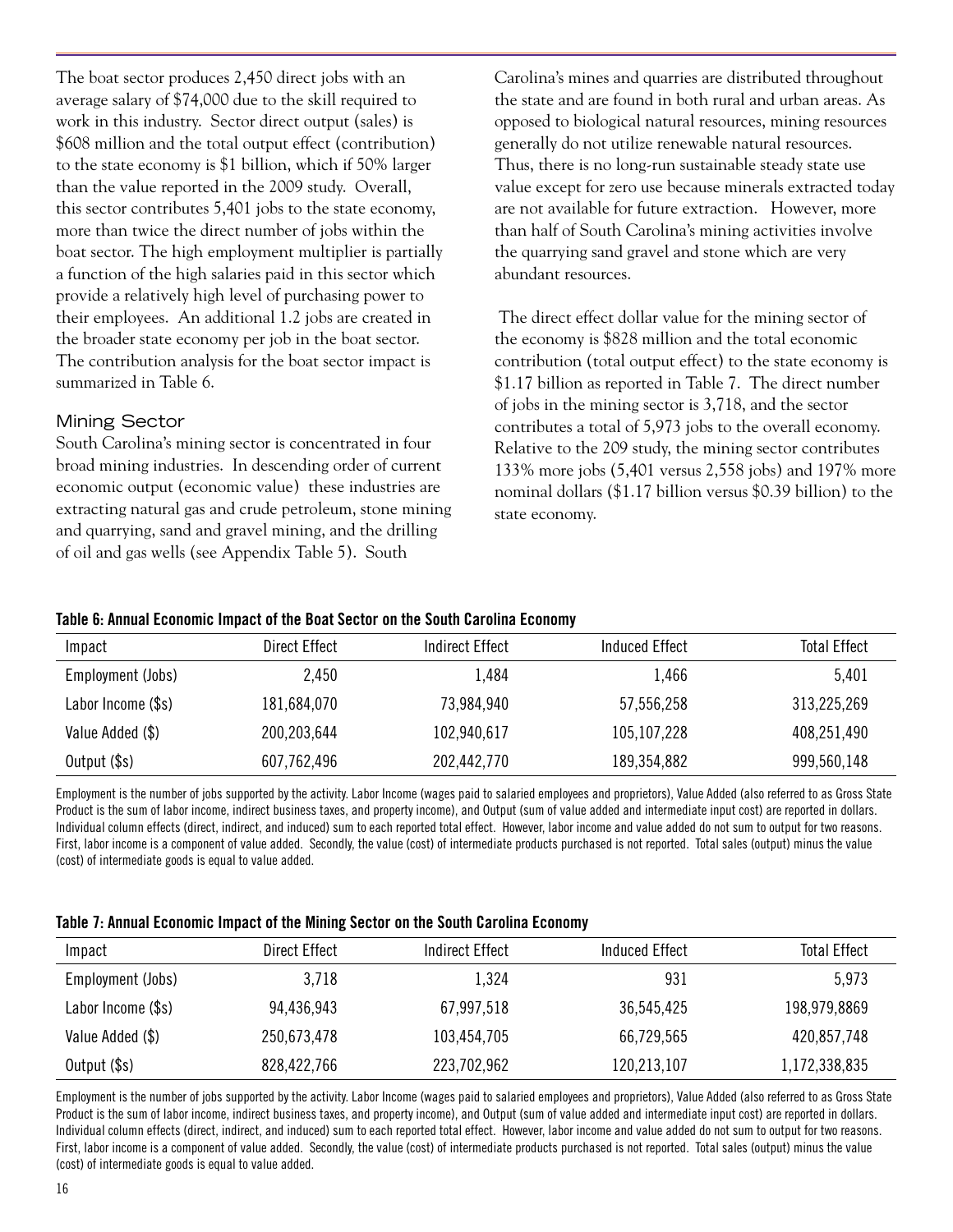# Forestry Sector

Given South Carolina's states heavy economic dependence on lumber and wood product production it is not surprising the forestry sector is the second largest natural resource-based sector in the state, behind only agriculture. The forestry sector consists of 29 tightly interrelated IMPLAN industries. The detailed specification for the IMPLAN Forestry direct effect output vector is presented in Appendix Table 6. The largest industries in the forestry sector direct effect are paper and paperboard mills, paperboard container manufacturing, sanitary paper product manufacturing, commercial logging, sawmills, veneer and plywood manufacturing, and reconstituted wood products. As reported in Table 8 the forestry sector has a direct output effect of \$12.2 billion and provides 28,719 jobs. The total contribution of the forestry sector to the South Carolina economy is \$19.4 billion and 75,222 jobs. Partially due to the economic recovery of the housing industry, the total dollar contribution to the state economy is 13.5% larger than in the 2009 study (\$19.4 billion versus \$17.1 billion).

#### Overall Economic Contribution of South Carolina's Natural Resources

The total economic contribution of South Carolina's six natural resource-based economic sectors considered in this study is summarized in Table 9. Total direct output expenditure is \$20.7 billion and the total contribution to the state economy is \$33.4 billion. The total contribution value represents an increase of \$4.4 billion relative to the 2009 study, a 15% increase in total economic activity. As defined in this study, the six natural resource sectors are responsible for 8.3% of gross state product and 8.6% of all jobs in the state. Direct employment in the six natural resource sectors is 130,891 jobs at an average salary of \$35,959. Overall, after accounting for the multiplier effect, the six natural resource-based sectors contribute 218,719 jobs to the state economy at an average salary of \$39,337.

#### Table 8: Annual Economic Impact of the Forestry Sector on the South Carolina Economy

| Impact             | Direct Effect  | Indirect Effect | Induced Effect | <b>Total Effect</b> |
|--------------------|----------------|-----------------|----------------|---------------------|
| Employment (Jobs)  | 28,719         | 26,898          | 19,605         | 75,222              |
| Labor Income (\$s) | 1,983,244,695  | 1,420,258,438   | 769,815,966    | 4,173,319,099       |
| Value Added (\$)   | 3,874,123,350  | 2,216,179,921   | 1,405,850,874  | 7,496,154,145       |
| Output (\$s)       | 12,245,088,639 | 4,629,076,071   | 2,532,703,852  | 19,406,868,561      |

Employment is the number of jobs supported by the activity. Labor Income (wages paid to salaried employees and proprietors), Value Added (also referred to as Gross State Product is the sum of labor income, indirect business taxes, and property income), and Output (sum of value added and intermediate input cost) are reported in dollars. Individual column effects (direct, indirect, and induced) sum to each reported total effect. However, labor income and value added do not sum to output for two reasons. First, labor income is a component of value added. Secondly, the value (cost) of intermediate products purchased is not reported. Total sales (output) minus the value (cost) of intermediate goods is equal to value added.

#### Table 9: Annual Economic Impact of All South Carolina Natural Resource Sectors on the South Carolina Economy

| Impact             | Direct Effect  | Indirect Effect | Induced Effect | Total Effect   |
|--------------------|----------------|-----------------|----------------|----------------|
| Employment (Jobs)  | 130,891        | 47,490          | 40,337         | 218,719        |
| Labor Income (\$s) | 4,706,711,812  | 2,313,277,868   | 1,583,824,999  | 8,603,814,678  |
| Value Added (\$)   | 8,335,214,239  | 3,660,176,986   | 2,892,334,036  | 14,887,725,260 |
| Output (\$s)       | 20,715,363,886 | 7,427,868,297   | 5,210,652,061  | 33,353,884,245 |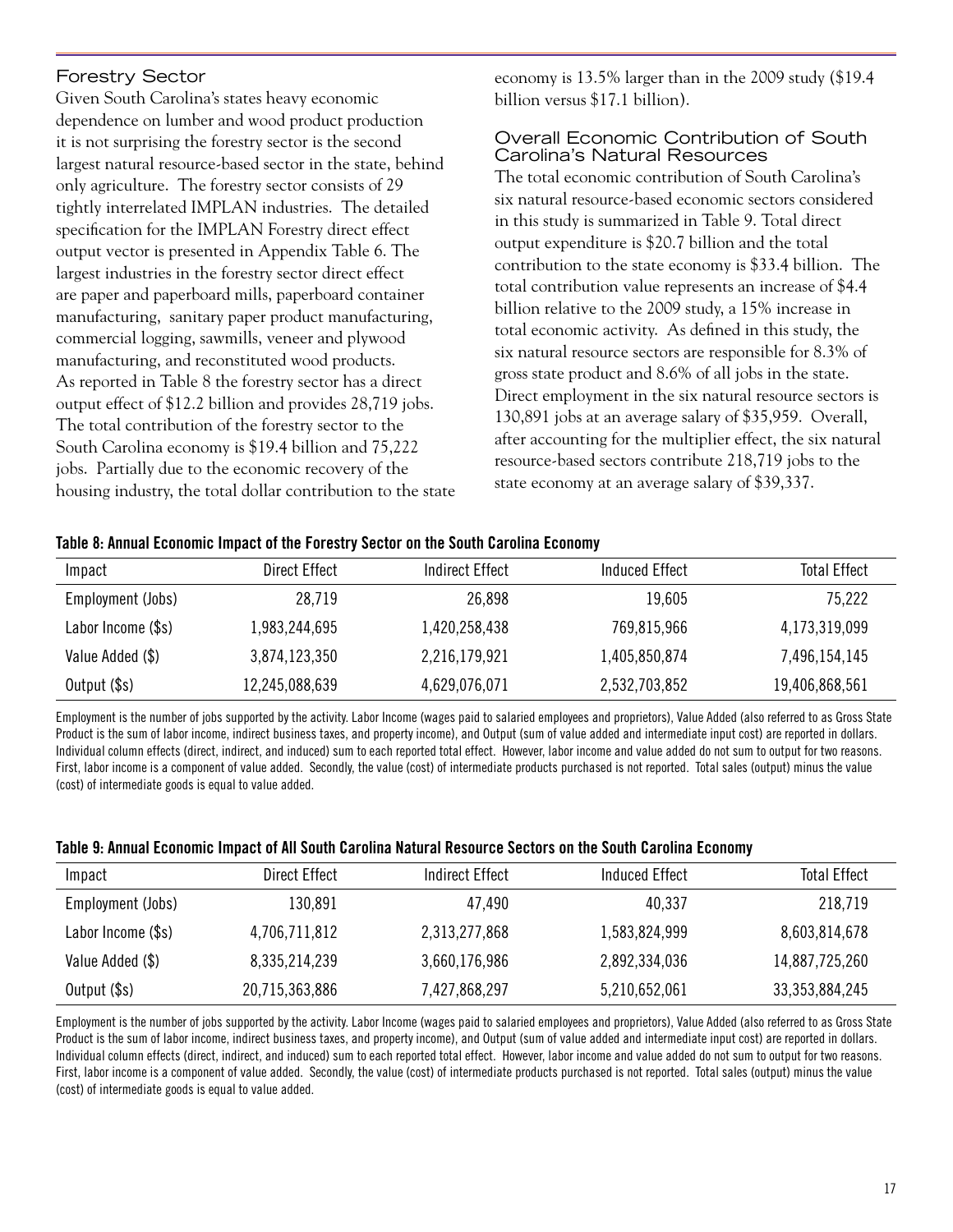# Summary and Conclusions

Over the last seven years, the collective economic contribution of South Carolina's natural resource-based sectors has grown by 15%. Today, the natural resourcebased sectors annually contribute \$33.4 billion dollars economic activity and 218,719 jobs to state economy. The state's valuable natural resource base needs to be managed in a sustainable manner to protect both longrun economic growth and the amenity values these resources provide.

Despite the significant economic contribution that the six natural resource-based sectors have on the South Carolina Economy, the estimated impact is conservative because the value of the states' water resources is not directly included in the analysis. The direct economic value of the state's water supply was not analyzed due to limited research funds, time, and the complexity of water resource valuation. Both the water supply level and the quality of the supply level affect water valuation. For example, an acre-foot of water appropriate for residential drinking has a much higher value than an acre-foot of water suitable for irrigation use. The timing of when water is available also effects economic valuation as different economic activities require water at different times of the year. Reservoir management policy can significantly influence the time when water can be utilized in alternative economic activities. Further compounding water resource valuation is some water uses are non-consumptive and thus the same water resource can support multiple economic activities.

In this analysis, some of the non-consumptive uses of water are indirectly captured in our analysis of the Fishing, Hunting and Wildlife Viewing; Coastal Tourism; and Boating sectors to the South Carolina Economy. It is important to note that over time, the absence of safe drinking water supplies would result in the outmigration of human capital and cause all economic activity within the state to cease. Thus it is imperative that water, our most essential natural resource, is carefully managed and attention is paid to assuring our increasingly scarce water resources are used in their highest valued economic uses.

# Literature Cited

- Butler, B.J. 2008. *Family Forest Owners of the United States, 2006* (General Technical Report NRS-27). Newtown Square, PA: USDA Forest Service, Northern Research Station. 72 p.
- Chang, K. 2011. *National Land Trust Report: A Look at Voluntary Land Conservation in America.* Washington, DC: Land Trust Alliance. 19 p.
- Conner, R.C. 2011. *South Carolina, 2010, Forest Inventory and Analysis Factsheet* (e-Science Update SRS-041). Asheville, NC: USDA Forest Service, Southern Research Station. 4 p.
- Division of Research, Moore School of Business, University of South Carolina. Green Means Green: 30 Billion Reasons Why Life's better Outdoors-The Economic Impact of South Carolina's Natural Resources. Columbia, South Carolina, 2009.
- Ferguson, T.A., and T.A. Cowan. 1997. Iron plantations and the eighteenth- and nineteenth-century landscape of the northwestern South Carolina Piedmont. In: Stine, L.F., M. Zierden, L.M. Drucker, and C. Judge (eds.). *Carolina's Historical Landscapes: Archaeological Perspectives*. Knoxville, TN: The University of Tennessee Press. p. 113-144.
- Harper, R.A., and B.E. Rominger. 2013. *South Carolina, 2012–Forest Inventory and Analysis Factsheet* (e-Science Update SRS-083). Asheville, NC: USDA Forest Service, Southern Research Station. 5 p.
- Harmon, M.A., and R.J. Snedeker. 1997. The archaeological record of tar and pitch production in Coastal Carolina. . In: Stine, L.F., M. Zierden, L.M. Drucker, and C. Judge (eds.). *Carolina's Historical Landscapes: Archaeological Perspectives*. Knoxville, TN: The University of Tennessee Press. p. 145-160.
- Hatcher, J.E., T.J. Straka, R.A. Harper, and T.O. Adams. 2012. Shifting private timberland ownership in South Carolina: Implications for management intensity. *Open Journal of Forestry* 2(4): 279-285.
- Hatcher, J.E., T.J. Straka, and J.L. Greene. 2013. The size of forest holding/parcelization problem in forestry: A literature review. *Resources* 2(2): 39-57.
- Hughes, D.W. 2015. *Economic Impact Analysis of SC's Forestry Sector, 2015: Contribution of Forests and Forest Products to the South Carolina Economy*. Columbia, SC: South Carolina Forestry Commission. 21 p.
- IMPLAN. 2016. *IMPLAN*. Online at http://implan.com (accessed 9 December 2016).
- London, J.B. 2015. *The Impact of the South Carolina Agribusiness Sector on the South Carolina Economy*. Clemson, SC: London and Associates. 27 p.
- Mo, J., T.J. Straka, and R.A. Harper. 2013. Impacts on South Carolina's timber production over the last five decades. *Carolina Forestry Journal* 2013(1): 6-7.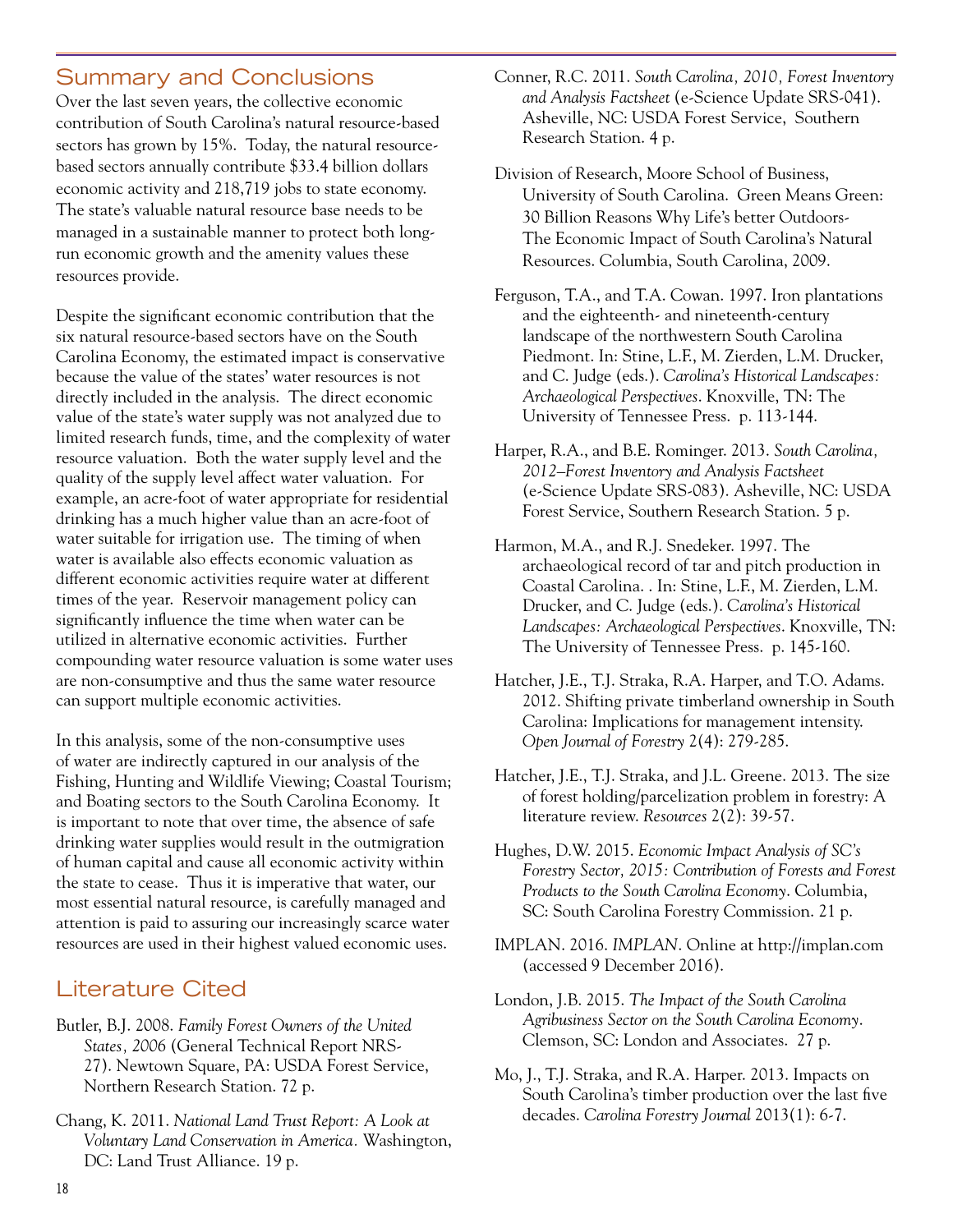National Marine Fisheries Service. 2014. *Fisheries Economics of the United States, 2012* (NOAA Technical Memorandum NMF-F-SPO-137). Silver Spring, MD: National Marine Fisheries Service. 175 p.

National Marine Manufacturers Association. 2016. *Economic Significance of Recreational Boating in South Carolina*. Chicago, IL: National Marine Manufacturers Association. Infographic.

National Park Service. 2016. *Congaree National Park*. Online at: http://www.nps.gov/cong/index.htm (accessed 9 December 2016).

Oswalt, S.N., W.B. Smith, P.D. Miles, and S.A. Pugh. 2014. *Forest Resources of the United States: A Technical Document Supporting the Forest Service Update of the 2010 RPA Assessment* (General Technical Report WO-91). Washington, DC: USDA Forest Service. 218 p.

Outdoor Industry Association. 2012. *The Outdoor Recreation Economy*. Boulder, CO: Outdoor Industry Association. 19 p.

Outdoor Industry Association. 2016. *The Outdoor Recreation Economy: Take It Outside for South Carolina Jobs and a Strong Economy*. Online at: https://outdoorindustry.org/images/ore\_reports/SCsouthcarolina-outdoorrecreationeconomy-oia.pdf (accessed 9 December 2016).

Rose, A.K. 2015. *Forests of South Carolina*, 2014 ( Resource Update FS-53). Asheville, NC: U.S.D.A. Forest Service, Southern Research Station. 4 p.

Rummer, R.B., and M.L. Hafer. 2014. *Outlook for Piedmont Forests: A Subregional Report from the Southern Futures Project* (General Technical Report SRS-GTR-195). Asheville, NC: USDA Forest Service, Southern Research Station. 84 p.

South Carolina Conservation Bank. 2016. *Summary of Grants Funded by the South Carolina Conservation Bank Act*. Online at: http://sccbank.sc.gov/Pages/Summary. aspx. (accessed 9 December 2016).

South Carolina Department of Parks, Recreation and Tourism. 2014. *South Carolina State Comprehensive Outdoor Recreation Plan (SCORP)*. Columbia, SC: South Carolina Department of Parks, Recreation and Tourism. 55 p.

South Carolina Department of Parks, Recreation and Tourism. 2016a. *Official Guide to South Carolina State Parks*. Online at: http://mydigimag.rrd.com/ publication/?i=141305 (accessed 9 December 2016). South Carolina Department of Parks, Recreation and Tourism. 2016b. *South Carolina State Trails Program*. Online at: http://www.sctrails.net/trails (Accessed 9 December 2016).

South Carolina Department of Natural Resources. 2015. *2015-2016 South Carolina Hunting and Fishing Guide*. Columbia, SC: South Carolina Department of Natural Resources. p. 70-71.

South Carolina Department of Natural Resources. 2016a. *Scenic Rivers*. Online at: http://www.dnr.sc.gov/water/ river/index.html (accessed 10 January 2016).

South Carolina Department of Natural Resources. 2016b. *SCDNR Managed Lands – Heritage Preserve*. Online at: https://www.dnr.sc.gov/mlands/heritage (accessed 9 December 2016).

South Carolina Department of Transportation. 2016. *South Carolina's Scenic Byways*. Online at: http://www. scdot.org/getting/scenic\_byways/index.aspx (accessed 9 December 2016).

South Carolina Forestry Commission. 2016. *State Forest Recreation*. Online at: http://www.state.sc.us/forest/ recreat.htm (accessed 9 December 2016).

Tansey, J.B. 1987. Forest Statistics for South Carolina, 1986 (Resource Bulletin SE-93). Asheville, NC: USDA Forest Service, Southeastern Forest Experiment Station. 53 p.

U.S. Army Corps of Engineers. 2016. *Corps Lakes Gateway*. Online at: https://corpslakes.erdc.dren.mil/ visitors/visitors.cfm (accessed 9 December 2016).

U.S. Census Bureau. 2016. 2012 *Economic Census of the United States*. Online at: http://factfinder.census. gov/faces/tableservices/jsf/pages/productview. xhtml?src=bkmk (accessed 9 December 2016).

USDA Forest Service. 2016. *Francis Marion and Sumter National Forests*. Online at: http://www.fs.usda.gov/ scnfs (Accessed 9 December 2016).

U.S. Fish and Wildlife Service. 2014. *2011 National Survey of Fishing, Hunting, and Wildlife-Associated Recreation: South Carolina* (FHW/11-SC (RV)). Washington, DC: U.S. Department of Interior, U.S. Fish and Wildlife Service and U.S. Department of Commerce, U.S. Census Bureau. 82 p.

U.S. Fish and Wildlife Service. 2016. *National Wildlife Refuge System – South Carolina*. Online at: http://www.fws.gov/refuges/refugeLocatorMaps/ SouthCarolina.html (accessed 9 December 2016).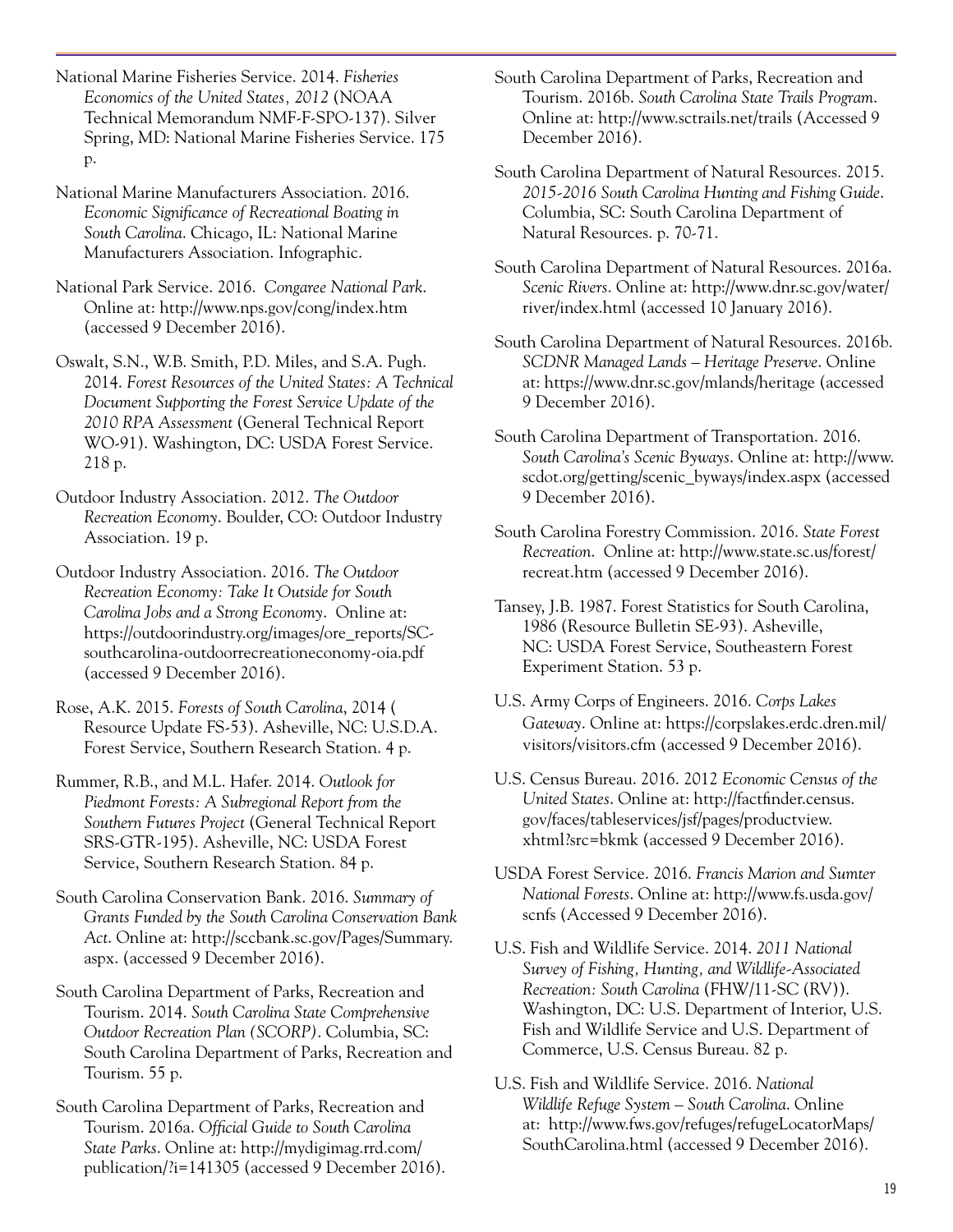- U.S. Travel Association. 2013. *The Economic Impact of Travel on South Carolina Counties 2012*. Washington, DC: U.S. Travel Association.
- Watson, P., J. Wilson, D. Thilmany, and S. Winter. 2007. Determining Economic Contributions and Impacts: What is the difference and why do we care? *Journal of Regional Analysis and Policy* 37(2):140-146.

# Appendix

Williams, B.L, T.J. Straka, and R.A. Harper. 2012. Size of forest holding and family forests: Implications for forest management in South Carolina. *Carolina Forestry Journal* 2012(3):4-5.

| Appendix Table 1. Allocation of Fishing, Hunting, and Wildlife Viewing Expenditures to IMPLAN Industry Accounts to Create |
|---------------------------------------------------------------------------------------------------------------------------|
| Direct Effect for Fishing, Hunting, and Wildlife Viewing Sector (\$s)                                                     |

| <b>IMPLAN Ind. Code</b> | <b>Industry Description</b>                         | <b>Industry Output</b> |
|-------------------------|-----------------------------------------------------|------------------------|
| 18                      | Commercial hunting and trapping                     | 29,796,601             |
| 258                     | Ammunition, except for small arms, manufacturing    | 1,104,059              |
| 259                     | Small arms, ordnance, & accessories manufacturing   | 14,718,504             |
| 395                     | Wholesale trade                                     | 65,511,696             |
| 396                     | Retail - Motor vehicle and parts dealers            | 173,810,360            |
| 398                     | Retail - Electronics and appliance stores           | 3,159,947              |
| 402                     | Retail - Gasoline stores                            | 254,962,843            |
| 404                     | Retail - Sporting goods, hobby, and music           | 510,198,793            |
| 440                     | Real estate                                         | 30,304,110             |
| 443                     | Consumer good rental except video tape & discs      | 34,866,538             |
| 469                     | Landscape and horticultural services                | 6,141,806              |
| 496                     | Other amusement and recreation industries           | 5,069,937              |
| 499                     | Hotels and motels, including casino hotels          | 138,892,762            |
| 500                     | Other accommodations                                | 6,312,128              |
| 501                     | <b>Full-service restaurants</b>                     | 74,264,433             |
| 502                     | Limited-service restaurants                         | 122,953,320            |
| 503                     | All other food and drinking places                  | 25,507,973             |
| 516                     | Labor and civic organizations                       | 8,808,105              |
| 531                     | Employment and payroll of state govt, non-education | 112,286,976            |
|                         | Total                                               | 1,618,670,891          |

Data for the constructed Fishing, Hunting, and Wildlife aggregate sector were taken from tables 17, 20, and 31 the U.S. Fish and Wildlife (USFW) 2011 National Survey of Fishing, Hunting, and Wildlife-Associated Recreation for South Carolina (Revised January 2014). To make the data amendable to IMPLAN the reported data were reallocated to the appropriate IMPLAN industry account to convert all expenditures to producer prices. All retail data were margined to account for leakages (South Carolina expenditures on items whose production and/or transportation cost are received by companies or individuals located outside of South Carolina) to avoid overestimating the multiplier effect of the direct effect to South Carolina. The default industry IMPLAN margins were applied to all retail and wholesale sales before converting the above direct expenditure vector. Given that all retail and wholesale expenditures were margined before constructing the direct industry output vector, the retail and wholesale sectors were not margined when calculating the total impact in IMPLAN because all prices had already been converted to producer prices. Doing so would have inappropriately reduced the estimated total effect. Within a very small numerical round-off error the total in the above table (the direct effect) is consistent with the reported direct effect reported in the summary table for Fishing, Hunting, and Wildlife viewing (text table 1). To avoid the double counting of saltwater fishing on the overall state economy it is excluded from this sector because it is included in Coastal Tourism Direct Expenditure Impact. The 2011 USFW expenditure values were converted into 2016 dollars before constructing the Fishing, Hunting, and Wildlife Viewing direct expenditure vector.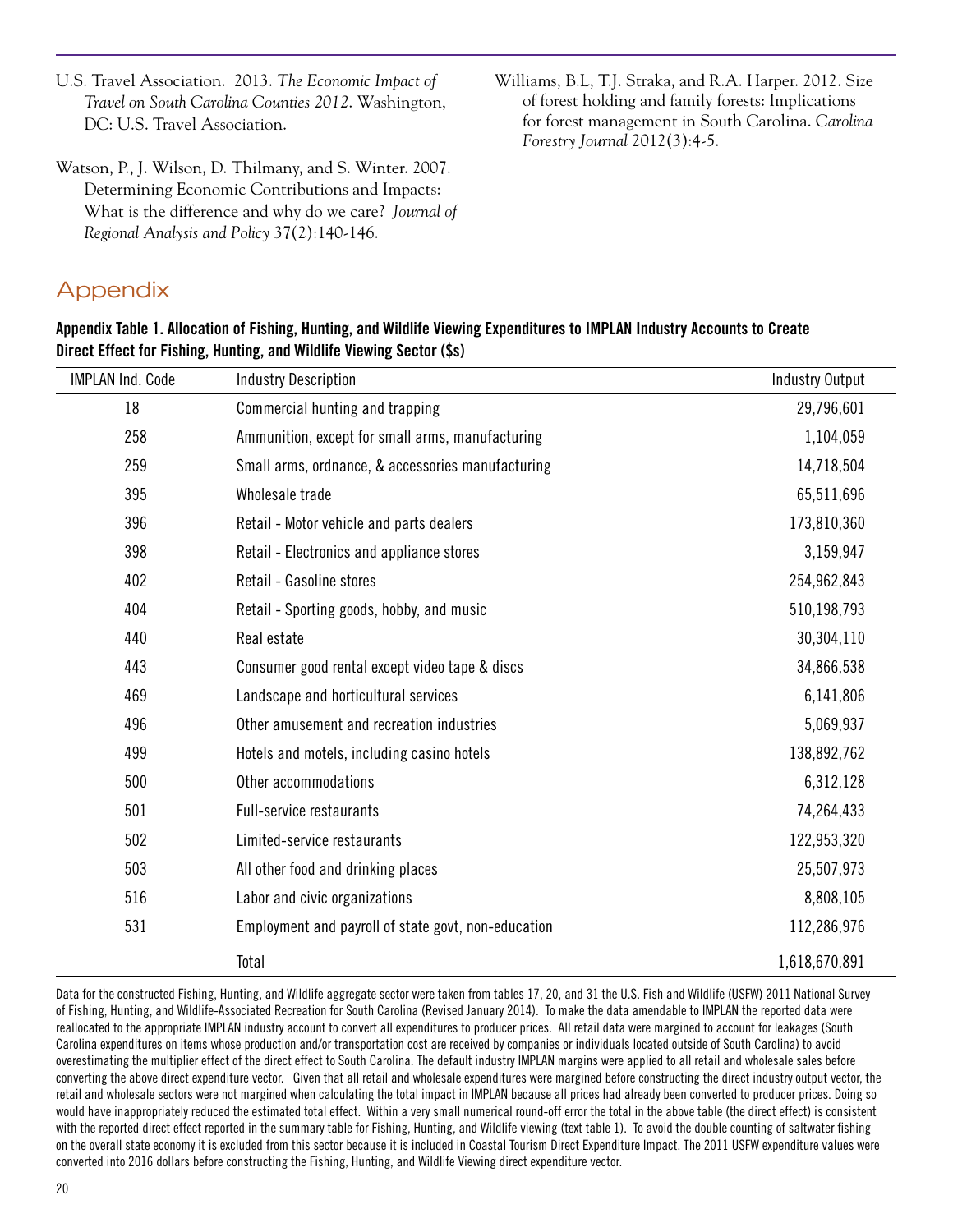| <b>IMPLAN Ind. Code</b> | <b>Industry Description</b>                       | <b>Industry Output</b> |
|-------------------------|---------------------------------------------------|------------------------|
| 396                     | Retail - Motor vehicle and parts dealers          | 1,127,346,929          |
| 397                     | Retail - Furniture and home furnishings stores    | 34,002,410             |
| 398                     | Retail - Electronics and appliance stores         | 20,038,369             |
| 399                     | Retail - Building and equipment supply stores     | 93,082,896             |
| 400                     | Retail - Food and beverage stores                 | 121,650,354            |
| 401                     | Retail - Health and personal care stores          | 70,410,126             |
| 402                     | Retail - Gasoline stores                          | 573,350,541            |
| 403                     | Retail - Clothing and clothing accessories stores | 81,509,783             |
| 404                     | Retail - Sporting goods, hobby, music             | 24,221,542             |
| 405                     | Retail - General merchandise stores               | 167,061,448            |
| 406                     | Retail - Miscellaneous store retailers            | 37,867,518             |
| 408                     | Air transportation                                | 128,206,614            |
| 411                     | Truck transportation                              | 89,635,663             |
| 414                     | Scenic transportation support activities          | 421,665,910            |
| 488                     | Performing arts companies                         | 50,636,562             |
| 489                     | <b>Commercial Sports Except Racing</b>            | 19,491,282             |
| 490                     | Racing and Track Operation                        | 1,348,172              |
| 491                     | Performing arts and sports                        | 48,906,658             |
| 492                     | Independent artists, writers, and performers      | 37,930,892             |
| 493                     | Museums, historical sites, zoos, and parks        | 19,224,957             |
| 494                     | Amusement parks and arcades                       | 11,177,008             |
| 495                     | Gambling industries (except casino hotels)        | 132,253,814            |
| 496                     | Other amusement and recreation industries         | 119,153,642            |
| 497                     | Fitness and recreational sports centers           | 55,382,877             |
| 498                     | <b>Bowling centers</b>                            | 5,419,885              |
| 499                     | Hotels and motels, including casino hotels        | 1,429,089,611          |
| 500                     | Other accommodations                              | 64,946,479             |
| 501                     | <b>Full-service restaurants</b>                   | 696,653,983            |
| 502                     | Limited-service restaurants                       | 1,153,390,880          |
| 503                     | All other food and drinking places                | 239,283,193            |
|                         | Total                                             | 7,074,340,000          |

Appendix Table 2. Allocation of Coastal Tourism Expenditures to IMPLAN Industry accounts to Create Direct Effect for the Coastal Tourism Sector (\$s)

Data taken from table 5 and appendix A of The Economic Impact of Travel on South Carolina 2012, prepared for the South Carolina Department of Parks, Recreation & Tourism by the U.S. Travel Association. Washington D.C. 2013. Coastal counties consist of the eight South Carolina coastal counties of Beaufort, Berkeley, Charleston, Colleton, Dorchester, Georgetown, Jasper, and Horry. The tourism data were reported for five broad expenditure categories and the data were subsequently distributed over 30 IMPLAN industries to convert all prices into producer prices. The direct impact vector for Coastal Tourism represents 63.8% of all South Carolina tourism. The above direct impact vector was directly input IMPLAN and the IMPLAN margin defaults were used on all retail sectors to account for economic leakages outside of the state. The margining activity restricts the economic contribution (impact) of the direct effect to the state of South Carolina. As shown in text table 2, after margining the direct effect is \$5,390,047,354. Impact data were converted to 2016 dollars using the U.S. CPI.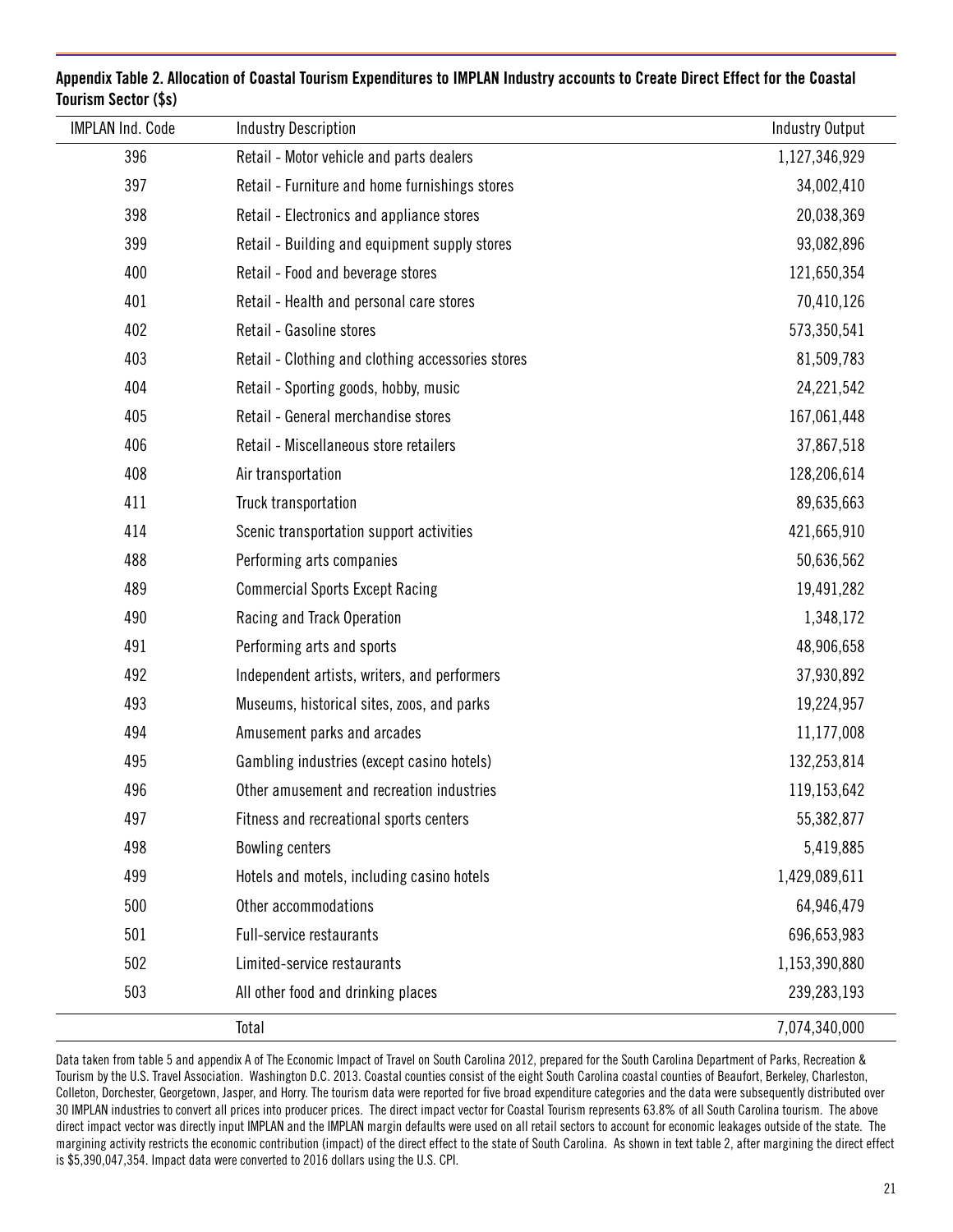| Appendix Table 3. IMPLAN Commercial Fisheries Direct Effect (\$s) |                             |                 |
|-------------------------------------------------------------------|-----------------------------|-----------------|
| IMPLAN Ind. Code                                                  | <b>Industry Description</b> | Industry Output |
|                                                                   | Commercial fishing          | 25,371,754      |
|                                                                   | Total                       | 25,371,754      |

Reported value is the 2014 IMPLAN value for industry sector 17 (commercial fishing) inflated to 2016 values using the CPI and divided by 1.00002 the Leontief inverse diagonal element for industrial sector 17. The adjustment controls for the fact an industry often purchases from itself and failure to adjust for this economic outcome would overestimate the total impact (contribution) of the industry in the multiplier analysis. If an industry does not purchase from itself the diagonal element would have a value of 1. The IMPLAN industry output value for the commercial fishing is reported in producer prices and was not margined.

#### Appendix Table 4. IMPLAN Boat Sector Direct Effect (\$s)

| <b>IMPLAN Ind. Code</b> | <b>Industry Description</b> | <b>Industry Output</b> |
|-------------------------|-----------------------------|------------------------|
| 363                     | Ship building and repairing | 170,913,031            |
| 364                     | Boat building               | 436,849,492            |
|                         | Total                       | 607,762,523            |

Reported output values are the 2014 IMPLAN values for each industrial sector inflated to 2016 values using the CPI and divided by the Leontief inverse diagonal element for each industrial sector. The adjustment controls for the fact an industry often purchases from itself and failure to adjust for this economic outcome overestimates the total impact (contribution) of the industry in the multiplier analysis. If an industry does not purchase from itself the diagonal element would have a value of 1. All industry output values in the Boat sector are reported in producer prices and were not margined.

#### Appendix Table 5. IMPLAN Mining Sector Direct Effect (\$s)

| <b>IMPLAN Ind. Code</b> | <b>Industry Description</b>                   | <b>Industry Output</b> |
|-------------------------|-----------------------------------------------|------------------------|
| 20                      | Extraction of natural gas and crude petroleum | 326,969,190            |
| 30                      | Stone mining and quarrying                    | 229,332,309            |
| 31                      | Sand and gravel mining                        | 143,424,211            |
| 33                      | Potash, soda, and borate mineral mining       | 1,303,644              |
| 35                      | Other chemical and fertilizer mineral mining  | 1,133,131              |
| 36                      | Other nonmetallic minerals                    | 42,274,483             |
| 37                      | Drilling oil and gas wells                    | 65,912,045             |
| 38                      | Support activities for oil and gas operations | 13,035,098             |
| 39                      | Metal mining services                         | 3,249,354              |
| 40                      | Other nonmetallic minerals services           | 1,789,319              |
|                         | Total                                         | 828,422,785            |

Reported output values are the 2014 IMPLAN values for each industrial sector inflated to 2016 values using the CPI and divided by the Leontief inverse diagonal element for each respective industrial sector. The adjustment controls for the fact an industry often purchases from itself and failure to adjust for this economic outcome overestimates the total impact (contribution) of the industry in the multiplier analysis. If an industry does not purchase from itself the diagonal element would have a value of 1. All industry output values in the Mining sector are reported in producer prices and were not margined.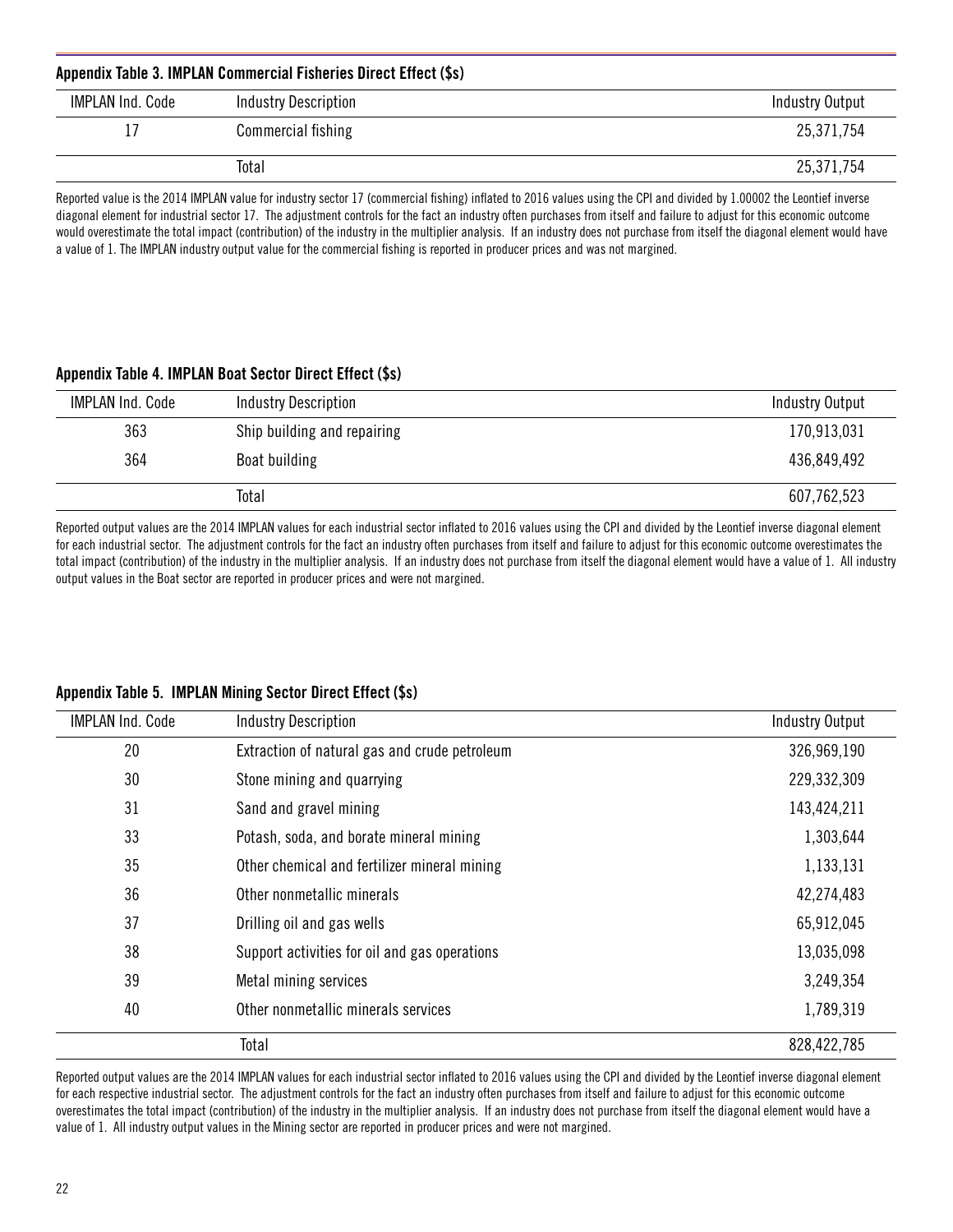| <b>IMPLAN Ind. Code</b> | <b>Industry Description</b>                                            | <b>Industry Output</b> |
|-------------------------|------------------------------------------------------------------------|------------------------|
| 15                      | Forestry, forest products, and timber tract production                 | 53,079,259             |
| 16                      | <b>Commercial logging</b>                                              | 454,191,874            |
| 19                      | Support activities for agriculture and forestry                        | 71,551,335             |
| 134                     | Sawmills                                                               | 592,460,995            |
| 135                     | Wood preservation                                                      | 346,364,610            |
| 136                     | Veneer and plywood manufacturing                                       | 392,777,210            |
| 137                     | Engineered wood member and truss manufacturing                         | 77,880,320             |
| 138                     | Reconstituted wood product manufacturing                               | 463,751,685            |
| 139                     | Wood windows and door manufacturing                                    | 84,915,864             |
| 140                     | Cut stock, resawing lumber, and planning                               | 36,785,038             |
| 141                     | Other millwork, including flooring                                     | 105,019,089            |
| 142                     | Wood container and pallet manufacturing                                | 140,246,797            |
| 144                     | Prefabricated wood building manufacturing                              | 53,590,258             |
| 145                     | All other miscellaneous wood product manufacturing                     | 85,638,468             |
| 146                     | Pulp mills                                                             | 1,316,133              |
| 147                     | Paper mills                                                            | 1,340,058,504          |
| 148                     | Paperboard mills                                                       | 2,554,104,947          |
| 149                     | Paperboard container manufacturing                                     | 1,918,173,403          |
| 150                     | Paper bag and coated & treated paper manufacturing                     | 884,260,220            |
| 151                     | Stationery product manufacturing                                       | 90,909,010             |
| 152                     | Sanitary paper product manufacturing                                   | 1,854,917,671          |
| 153                     | All other converted paper product manufacturing                        | 253,808,375            |
| 269                     | Sawmill, woodworking, and paper machinery                              | 33,378,426             |
| 368                     | Wood kitchen cabinet and countertop manufacturing                      | 196,996,176            |
| 369                     | Upholstered household furniture manufacturing                          | 81,637,295             |
| 370                     | Non-upholstered wood furniture manufacturing                           | 32,874,902             |
| 373                     | Wood office furniture manufacturing                                    | 4,919,584              |
| 374                     | Custom architectural woodwork and millwork                             | 14,413,838             |
| 507                     | Commercial and industrial machinery & equipment repair and maintenance | 24,815,996             |
|                         | Total                                                                  | 12,245,837,286         |

Output values for all industries are the 2014 IMPLAN values for each industrial sector for each industrial sector inflated to 2016 values using the CPI and divided by the Leontief inverse diagonal element for each industrial sector except for sector 507 to avoid over estimation. Sector (industry) 507 output value is derived as the IMPLAN state sector value multiplied by sum of all other industries in the forestry direct impact vector divided by total state output. The multiplication scale factor is 0.0304. The direct industry output value for IMPLAN Industry 19 (support activities for agriculture and forestry) is calculated as IMPLAN state value multiplied by US Department of Labor Quarterly Census of Employment and Wage (QCEW) data (2015) for forestry workers divided by sum of forestry and agricultural workers). The calculated employment ratio used to rescale IMPLAN industry 19 is 0.3736. Industry output values in the forestry sector are in producer prices and were not margined.